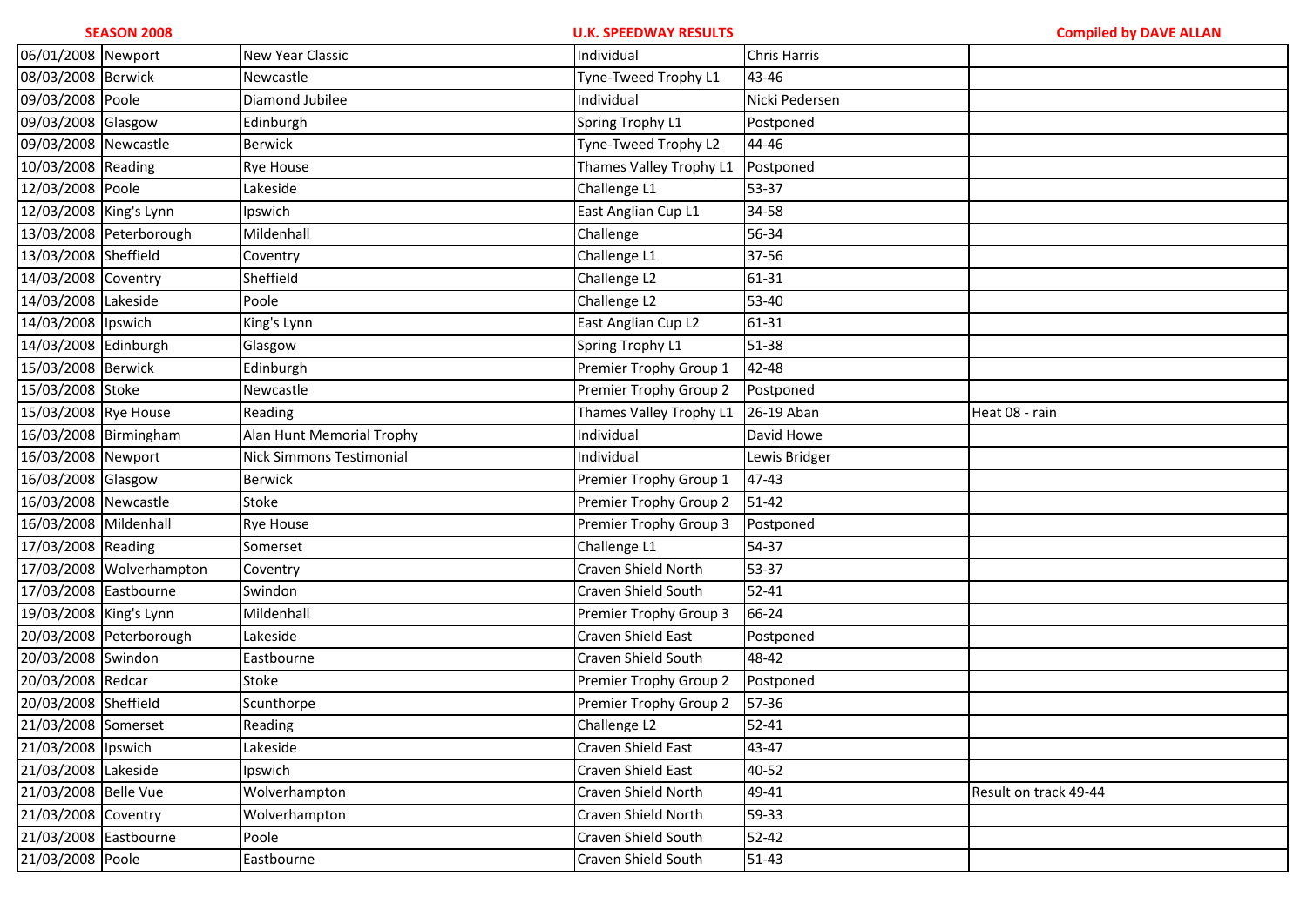|                        | <b>SEASON 2008</b>       |                  | <b>U.K. SPEEDWAY RESULTS</b> |           | <b>Compiled by DAVE ALLAN</b> |
|------------------------|--------------------------|------------------|------------------------------|-----------|-------------------------------|
| 21/03/2008 Edinburgh   |                          | <b>Berwick</b>   | Premier Trophy Group 1       | 56-34     | Result on track 56-35         |
| 21/03/2008 Scunthorpe  |                          | Sheffield        | Premier Trophy Group 2       | 41-48     |                               |
|                        | 21/03/2008 Birmingham    | King's Lynn      | Premier Trophy Group 3       | Postponed |                               |
| 21/03/2008 King's Lynn |                          | Birmingham       | Premier Trophy Group 3       | Postponed |                               |
|                        | 22/03/2008 Rye House CL  | Arena Essex      | Challenge                    | Postponed |                               |
|                        | 22/03/2008 Isle Of Wight | Reading          | Challenge L1                 | 48-47     |                               |
| 22/03/2008 Berwick     |                          | Workington       | Premier Trophy Group 1       | 44-46     |                               |
| 22/03/2008 Stoke       |                          | Redcar           | Premier Trophy Group 2       | 49-41     |                               |
| 23/03/2008 Reading     |                          | Isle Of Wight    | Challenge L2                 | 56-36     |                               |
| 23/03/2008 Swindon     |                          | Coventry         | Elite Shield L1              | 57-35     |                               |
| 23/03/2008 Newcastle   |                          | Redcar           | Premier Trophy Group 2       | 52-38     |                               |
| 23/03/2008 Mildenhall  |                          | King's Lynn      | Premier Trophy Group 3       | Postponed |                               |
| 23/03/2008 Newport     |                          | Somerset         | Premier Trophy Group 4       | 43-50     |                               |
| 23/03/2008 Glasgow     |                          | Edinburgh        | Spring Trophy L2             | 41-49     |                               |
|                        | 24/03/2008 Scunthorpe CL | Boston           | Conference League            | 46-43     |                               |
|                        | 24/03/2008 Peterborough  | Ipswich          | Craven Shield East           | 47-43     |                               |
|                        | 24/03/2008 Wolverhampton | <b>Belle Vue</b> | Craven Shield North          | 48-44     |                               |
| 24/03/2008 Coventry    |                          | Swindon          | Elite Shield L2              | $52 - 41$ |                               |
| 24/03/2008 Workington  |                          | <b>Berwick</b>   | Premier Trophy Group 1       | 53-40     |                               |
| 24/03/2008 Rye House   |                          | Mildenhall       | Premier Trophy Group 3       | 59-33     |                               |
| 26/03/2008 Poole       |                          | Swindon          | Craven Shield South          | 54-39     |                               |
|                        | 26/03/2008 Birmingham    | Mildenhall       | Premier Trophy Group 3       | 60-33     |                               |
| 26/03/2008 King's Lynn |                          | <b>Rye House</b> | Premier Trophy Group 3       | 61-31     |                               |
| 27/03/2008 Ipswich     |                          | Peterborough     | Craven Shield East           | 61-31     |                               |
| 27/03/2008 Swindon     |                          | Poole            | Craven Shield South          | 46-44     |                               |
| 27/03/2008 Redcar      |                          | Newcastle        | Premier Trophy Group 2       | 45-45     |                               |
| 27/03/2008 Sheffield   |                          | Stoke            | Premier Trophy Group 2       | $51 - 41$ |                               |
| 28/03/2008 Lakeside    |                          | Peterborough     | Craven Shield East           | 58-35     |                               |
| 28/03/2008 Coventry    |                          | <b>Belle Vue</b> | Craven Shield North          | 54-39     |                               |
| 28/03/2008 Edinburgh   |                          | Workington       | Premier Trophy Group 1       | 56-37     |                               |
| 28/03/2008 Somerset    |                          | Newport          | Premier Trophy Group 4       | 67-26     |                               |
| 29/03/2008 Eastbourne  |                          | Peterborough     | Elite League                 | 59-35     |                               |
| 29/03/2008 Berwick     |                          | Glasgow          | Premier Trophy Group 1       | 52-44     |                               |
| 29/03/2008 Workington  |                          | Edinburgh        | Premier Trophy Group 1       | Postponed |                               |
| 29/03/2008 Stoke       |                          | Scunthorpe       | Premier Trophy Group 2       | Postponed |                               |
| 29/03/2008 Rye House   |                          | King's Lynn      | Premier Trophy Group 3       | Postponed |                               |
| 30/03/2008 Mildenhall  |                          | Berwick          | Premier League               | 29-61     |                               |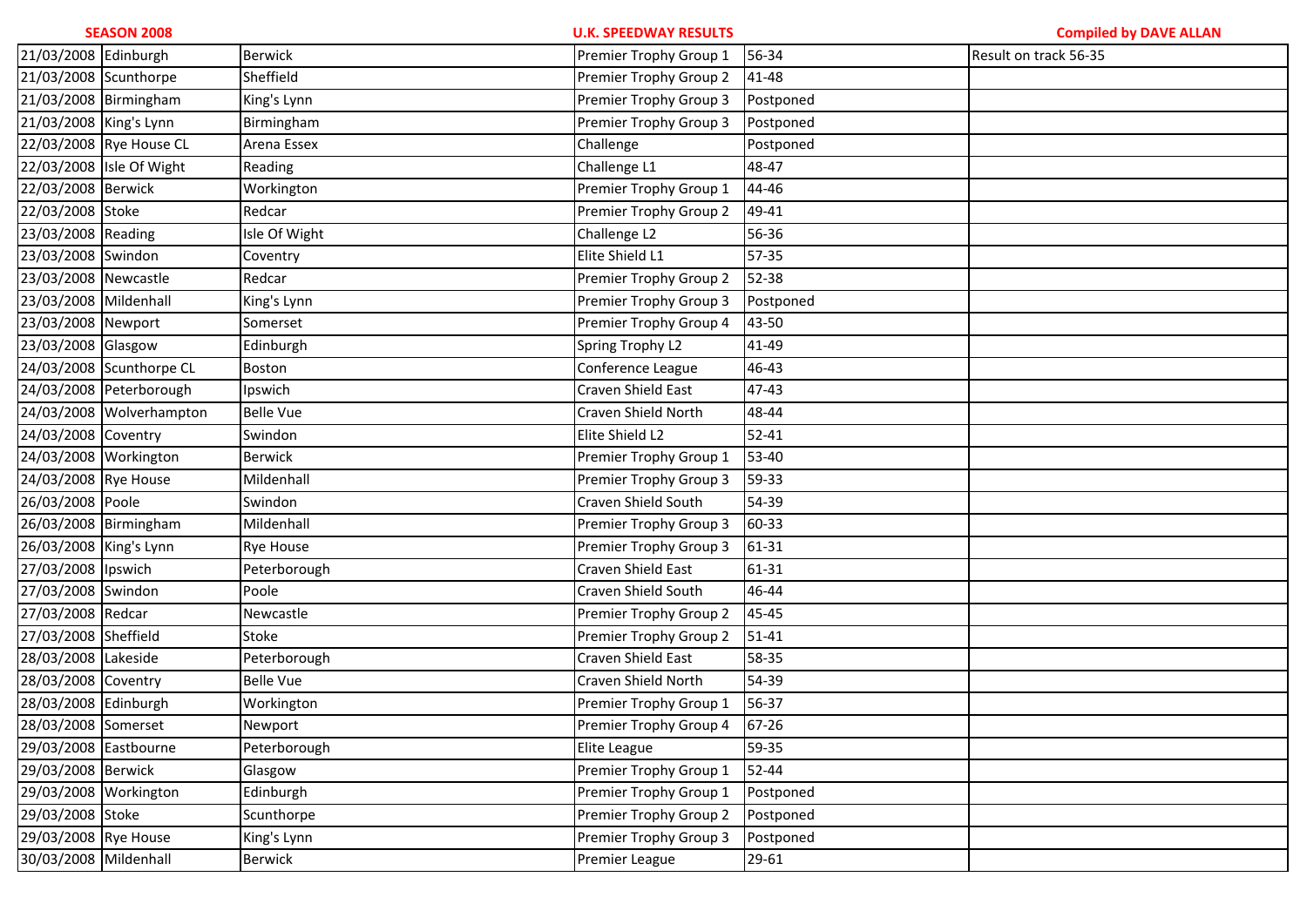|                        | <b>SEASON 2008</b>       |                                 | <b>U.K. SPEEDWAY RESULTS</b> |                   | <b>Compiled by DAVE ALLAN</b>      |
|------------------------|--------------------------|---------------------------------|------------------------------|-------------------|------------------------------------|
| 30/03/2008 Glasgow     |                          | Workington                      | Premier Trophy Group 1       | 47-43             |                                    |
| 30/03/2008 Newcastle   |                          | Sheffield                       | Premier Trophy Group 2       | 63-27             |                                    |
| 30/03/2008 Scunthorpe  |                          | Redcar                          | Premier Trophy Group 2       | 45-45             |                                    |
| 30/03/2008             | Newport                  | Reading                         | Premier Trophy Group 4       | 34-56             |                                    |
| 31/03/2008 Belle Vue   |                          | Lakeside                        | Elite League                 | 47-43             |                                    |
| 31/03/2008 Coventry    |                          | Eastbourne                      | Elite League                 | 43-47             |                                    |
|                        | 31/03/2008 Wolverhampton | Poole                           | Elite League                 | 54-36             |                                    |
| 31/03/2008 Reading     |                          | Somerset                        | Premier Trophy Group 4       | 44-49             |                                    |
|                        | 01/04/2008 Isle Of Wight | Newport                         | Premier Trophy Group 4       | 46-43             |                                    |
| 02/04/2008 Poole       |                          | Wolverhampton                   | Elite League                 | 62-31             |                                    |
| 02/04/2008 King's Lynn |                          | British U-21 Championship QR    | Individual                   | <b>Joe Haines</b> |                                    |
| 02/04/2008 Birmingham  |                          | <b>Rye House</b>                | Premier Trophy Group 3       | 50-36 Aban RS     | Heat 14 - curfew - result stands   |
|                        | 03/04/2008 Peterborough  | Lakeside                        | Craven Shield East           | 45-45             |                                    |
| 03/04/2008             | Ipswich                  | Wolverhampton                   | EL KOC R1 L1                 | 50-42             |                                    |
| 03/04/2008             | Swindon                  | <b>Belle Vue</b>                | Elite League                 | 49-43             |                                    |
| 03/04/2008 Sheffield   |                          | Redcar                          | Premier Trophy Group 2       | 53-39             |                                    |
| 04/04/2008             | Coventry                 | Ipswich                         | Elite League                 | 52-37             |                                    |
| 04/04/2008             | Lakeside                 | Swindon                         | Elite League                 | 50-45             |                                    |
| 04/04/2008             | Edinburgh                | Glasgow                         | Premier Trophy Group 1       | 57-36             |                                    |
| 04/04/2008 Redcar      |                          | Sheffield                       | Premier Trophy Group 2       | Postponed         |                                    |
| 04/04/2008 Scunthorpe  |                          | Newcastle                       | Premier Trophy Group 2       | 55-38             |                                    |
| 04/04/2008 Somerset    |                          | Isle Of Wight                   | Premier Trophy Group 4       | 54-39             |                                    |
| 05/04/2008 King's Lynn |                          | Elite League Pairs Championship | <b>Best Pairs</b>            | Postponed         |                                    |
| 05/04/2008 Berwick     |                          | Karl Friar Memorial Trophy      | Individual                   | Michal Makovsky   |                                    |
| 05/04/2008 Workington  |                          | Edinburgh                       | Premier Trophy Group 1       | 48-45             |                                    |
| 05/04/2008 Stoke       |                          | Sheffield                       | Premier Trophy Group 2       | 45-48             |                                    |
| 05/04/2008 Rye House   |                          | Birmingham                      | Premier Trophy Group 3       | 54-36             |                                    |
| 06/04/2008 Glasgow     |                          | Redcar                          | Premier League               | Postponed         |                                    |
| 06/04/2008 Newcastle   |                          | Scunthorpe                      | Premier Trophy Group 2       | Postponed         |                                    |
| 06/04/2008 Mildenhall  |                          | Birmingham                      | Premier Trophy Group 3       | 32-42 Aban RS     | Heat 12 - accident - result stands |
| 06/04/2008 Newport     |                          | Isle Of Wight                   | Premier Trophy Group 4 47-42 |                   |                                    |
|                        | 07/04/2008 Wolverhampton | Ipswich                         | EL KOC R1 L2                 | 54-38             |                                    |
| 07/04/2008 Belle Vue   |                          | Poole                           | Elite League                 | 50-43             |                                    |
| 07/04/2008 Reading     |                          | Newport                         | Premier Trophy Group 4       | 59-33             |                                    |
|                        | 08/04/2008 Peterborough  | Eastbourne                      | Elite League                 | 48-42             |                                    |
|                        | 08/04/2008 Isle Of Wight | Somerset                        | Premier Trophy Group 4       | 58-34             |                                    |
| 09/04/2008 Boston      |                          | Redcar CL                       | Challenge                    | 55-38             | At King's Lynn                     |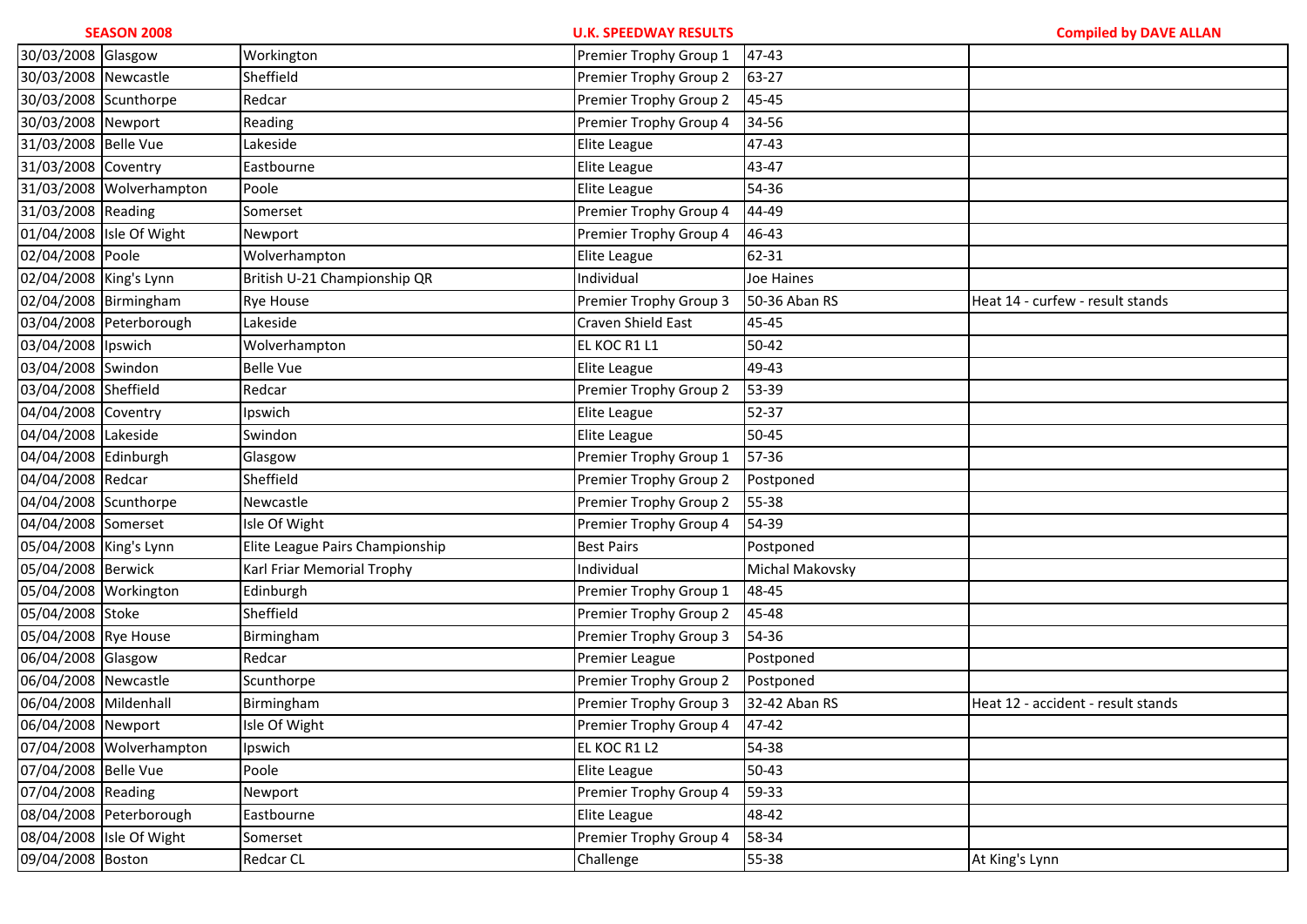| 09/04/2008 Poole       |                          | Lakeside                     | Elite League           | 54-38               |                |
|------------------------|--------------------------|------------------------------|------------------------|---------------------|----------------|
| 09/04/2008 Birmingham  |                          | Scunthorpe                   | Premier League         | 53-37               |                |
| 10/04/2008 Swindon     |                          | Lakeside                     | Elite League           | 53-40               |                |
| 10/04/2008 Sheffield   |                          | Scunthorpe                   | PL KOC R1 L1           | 55-36               |                |
| 10/04/2008 Redcar      |                          | Edinburgh                    | Premier League         | 28-26 Aban          | Heat 09 - rain |
| 11/04/2008 Coventry    |                          | <b>Belle Vue</b>             | Elite League           | 45-45               |                |
| 11/04/2008 Lakeside    |                          | Poole                        | Elite League           | 48-45               |                |
| 11/04/2008 Plymouth    |                          | British U-21 Championship QR | Individual             | <b>Harland Cook</b> |                |
| 11/04/2008 Scunthorpe  |                          | Sheffield                    | PL KOC R1 L2           | 44-48               |                |
| 11/04/2008 Edinburgh   |                          | Newcastle                    | Premier League         | Postponed           |                |
| 11/04/2008 King's Lynn |                          | Birmingham                   | Premier Trophy Group 3 | 39-55               |                |
| 11/04/2008 Somerset    |                          | Reading                      | Premier Trophy Group 4 | 42-47               |                |
| 12/04/2008 Redcar CL   |                          | Buxton                       | Conference League      | 56-32               |                |
| 12/04/2008 Eastbourne  |                          | Wolverhampton                | Elite League           | 53-40               |                |
| 12/04/2008 Weymouth    |                          | British U-21 Championship QR | Individual             | Lee Smart           |                |
| 12/04/2008 Berwick     |                          | Newport                      | Premier League         | 55-38               |                |
| 12/04/2008 Rye House   |                          | Isle Of Wight                | Premier League         | 66-24               |                |
| 12/04/2008 Workington  |                          | King's Lynn                  | Premier League         | 45-45               |                |
| 12/04/2008 Redcar      |                          | Sheffield                    | Premier Trophy Group 2 | 47-43               |                |
| 12/04/2008 Stoke       |                          | Newcastle                    | Premier Trophy Group 2 | Postponed           |                |
| 13/04/2008 Glasgow     |                          | King's Lynn                  | Premier League         | 46-47               |                |
| 13/04/2008 Newcastle   |                          | Workington                   | Premier League         | 42-48               |                |
| 13/04/2008 Newport     |                          | Birmingham                   | <b>Premier League</b>  | 02-04 Aban          | Heat 01 - rain |
| 13/04/2008 Mildenhall  |                          | <b>Rye House</b>             | Premier Trophy Group 3 | Postponed           |                |
| 14/04/2008 Belle Vue   |                          | Coventry                     | Craven Shield North    | $50 - 42$           |                |
| 14/04/2008 lpswich     |                          | Swindon                      | Elite League           | 43-50               |                |
|                        | 14/04/2008 Wolverhampton | Eastbourne                   | Elite League           | 50-39               |                |
| 14/04/2008 Reading     |                          | Isle Of Wight                | Premier Trophy Group 4 | 52-40               |                |
|                        | 15/04/2008 Isle Of Wight | Reading                      | Premier Trophy Group 4 | $50 - 42$           |                |
| 16/04/2008 Poole       |                          | Coventry                     | Elite League           | 53-39               |                |
| 16/04/2008 Birmingham  |                          | Somerset                     | Premier League         | Postponed           |                |
| 16/04/2008 King's Lynn |                          | Edinburgh                    | Premier League         | 45-45               |                |
|                        | 17/04/2008 Peterborough  | <b>Belle Vue</b>             | Elite League           | 47-45               |                |
| 17/04/2008 Swindon     |                          | Ipswich                      | Elite League           | 45-45               |                |
| 17/04/2008 Sheffield   |                          | King's Lynn                  | Premier League         | 48-40               |                |
| 17/04/2008 Redcar      |                          | Scunthorpe                   | Premier Trophy Group 2 | Postponed           |                |
| 18/04/2008 Plymouth    |                          | Weymouth                     | Devon-Dorset Trophy L1 | 61-29               |                |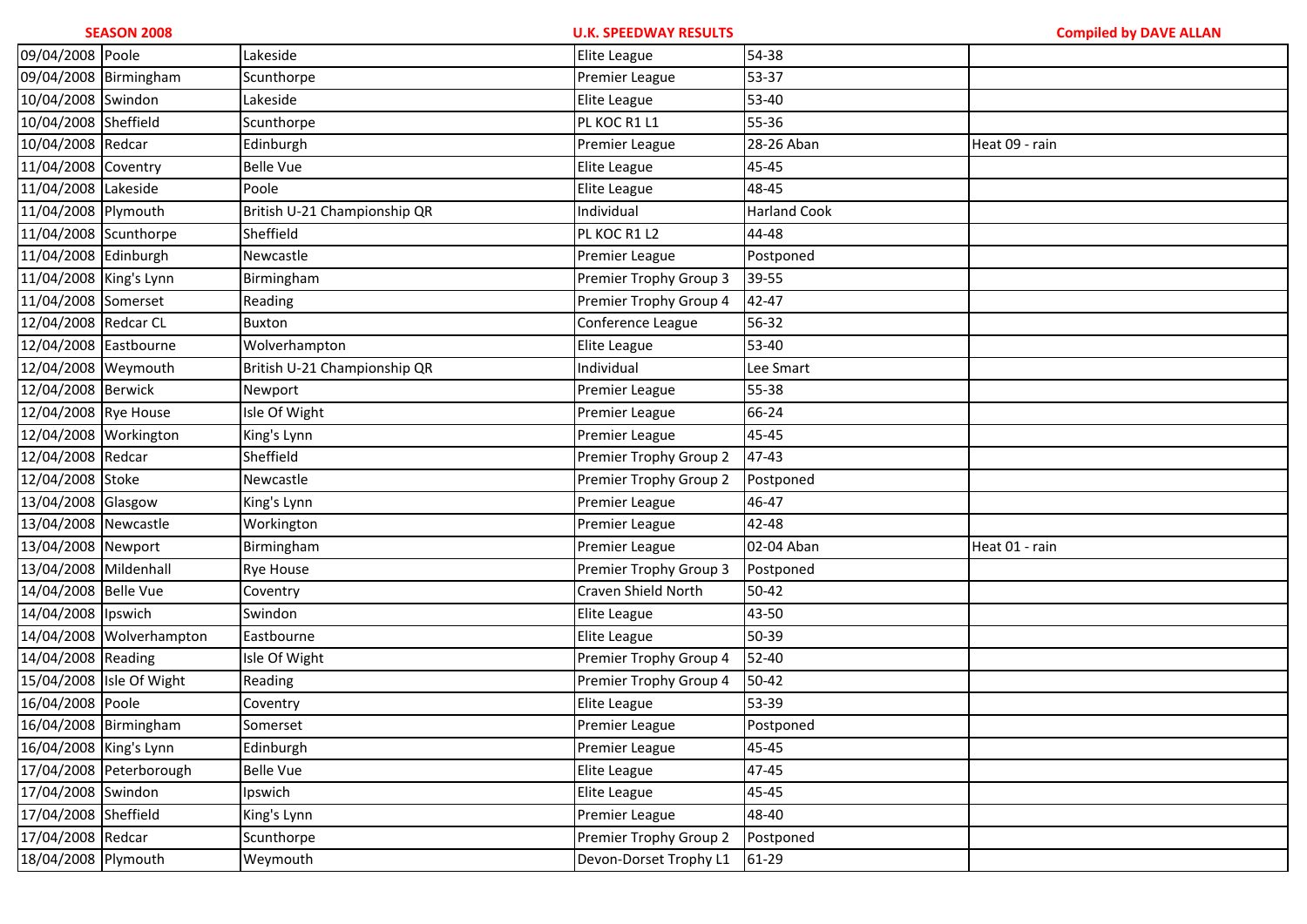| 18/04/2008 Coventry    |                          | Poole                           | Elite League           | 48-45         |                |
|------------------------|--------------------------|---------------------------------|------------------------|---------------|----------------|
| 18/04/2008 Lakeside    |                          | Peterborough                    | Elite League           | 56-37         |                |
| 18/04/2008 Somerset    |                          | Birmingham                      | Premier League         | 48-45         |                |
| 18/04/2008 Scunthorpe  |                          | Stoke                           | Premier Trophy Group 2 | 47-43         |                |
| 19/04/2008 Weymouth    |                          | Plymouth                        | Devon-Dorset Trophy L2 | 39-49         |                |
| 19/04/2008 Eastbourne  |                          | <b>Belle Vue</b>                | Elite League           | 50-40         |                |
| 19/04/2008 Berwick     |                          | Sheffield                       | Premier League         | $52 - 41$     |                |
| 19/04/2008 Rye House   |                          | Scunthorpe                      | Premier League         | 55-35         |                |
| 19/04/2008 Workington  |                          | Glasgow                         | Premier Trophy Group 1 | 60-32         |                |
| 19/04/2008 Stoke       |                          | Scunthorpe                      | Premier Trophy Group 2 | 51-39         |                |
| 19/04/2008 Rye House   |                          | King's Lynn                     | Premier Trophy Group 3 | 55-35         |                |
| 20/04/2008 Boston      |                          | Rye House CL                    | Conference League      | Postponed     | At King's Lynn |
| 20/04/2008 Glasgow     |                          | Birmingham                      | PL KOC R2 L1           | 40-52         |                |
| 20/04/2008 Mildenhall  |                          | Isle Of Wight                   | Premier League         | 41-52         |                |
| 20/04/2008 Newport     |                          | Redcar                          | Premier League         | 46-47         |                |
| 21/04/2008 Belle Vue   |                          | Swindon                         | Elite League           | 42-51         |                |
|                        | 21/04/2008 Peterborough  | Ipswich                         | Elite League           | 49-41         |                |
|                        | 21/04/2008 Wolverhampton | Lakeside                        | Elite League           | 41-49         |                |
| 21/04/2008 Reading     |                          | Workington                      | Premier League         | 54-39         |                |
| 21/04/2008 Newcastle   |                          | Scunthorpe                      | Premier Trophy Group 2 | 43-47         |                |
|                        | 22/04/2008 Isle Of Wight | Workington                      | Premier League         | 49-44         |                |
| 23/04/2008 Poole       |                          | Eastbourne                      | Elite League           | $52 - 41$     |                |
| 23/04/2008 Birmingham  |                          | Glasgow                         | PL KOC R2 L2           | 43-47         |                |
| 23/04/2008 King's Lynn |                          | Newcastle                       | Premier League         | Postponed     |                |
| 24/04/2008 Ipswich     |                          | Eastbourne                      | Elite League           | 51-39         |                |
| 24/04/2008 Swindon     |                          | Wolverhampton                   | Elite League           | 50-42         |                |
| 24/04/2008 Redcar      |                          | Mildenhall                      | PL KOC R2 L1           | 53-40         |                |
| 24/04/2008 Sheffield   |                          | Isle Of Wight                   | PL KOC R2 L1           | 52-38         |                |
| 25/04/2008 Weymouth    |                          | Newport                         | Challenge              | $50 - 42$     |                |
| 25/04/2008 Lakeside    |                          | British U-21 Championship Final | Individual             | Tai Woffinden |                |
| 25/04/2008 Edinburgh   |                          | <b>Berwick</b>                  | PL KOC R2 L1           | 54-38         |                |
| 25/04/2008 Somerset    |                          | Newcastle                       | PL KOC R2 L1           | 64-28         |                |
| 26/04/2008 Eastbourne  |                          | Isle Of Wight                   | Challenge              | 57-37         |                |
| 26/04/2008 Plymouth    |                          | Conference League All-Stars     | Conference Challenge   | 50-40         |                |
|                        | 26/04/2008 Scunthorpe CL | <b>Redcar CL</b>                | Conference League      | 49-39         |                |
| 26/04/2008 Rye House   |                          | Newport                         | PL KOC R2 L1           | 60-30         |                |
| 26/04/2008 Workington  |                          | Stoke                           | PL KOC R2 L1           | Postponed     |                |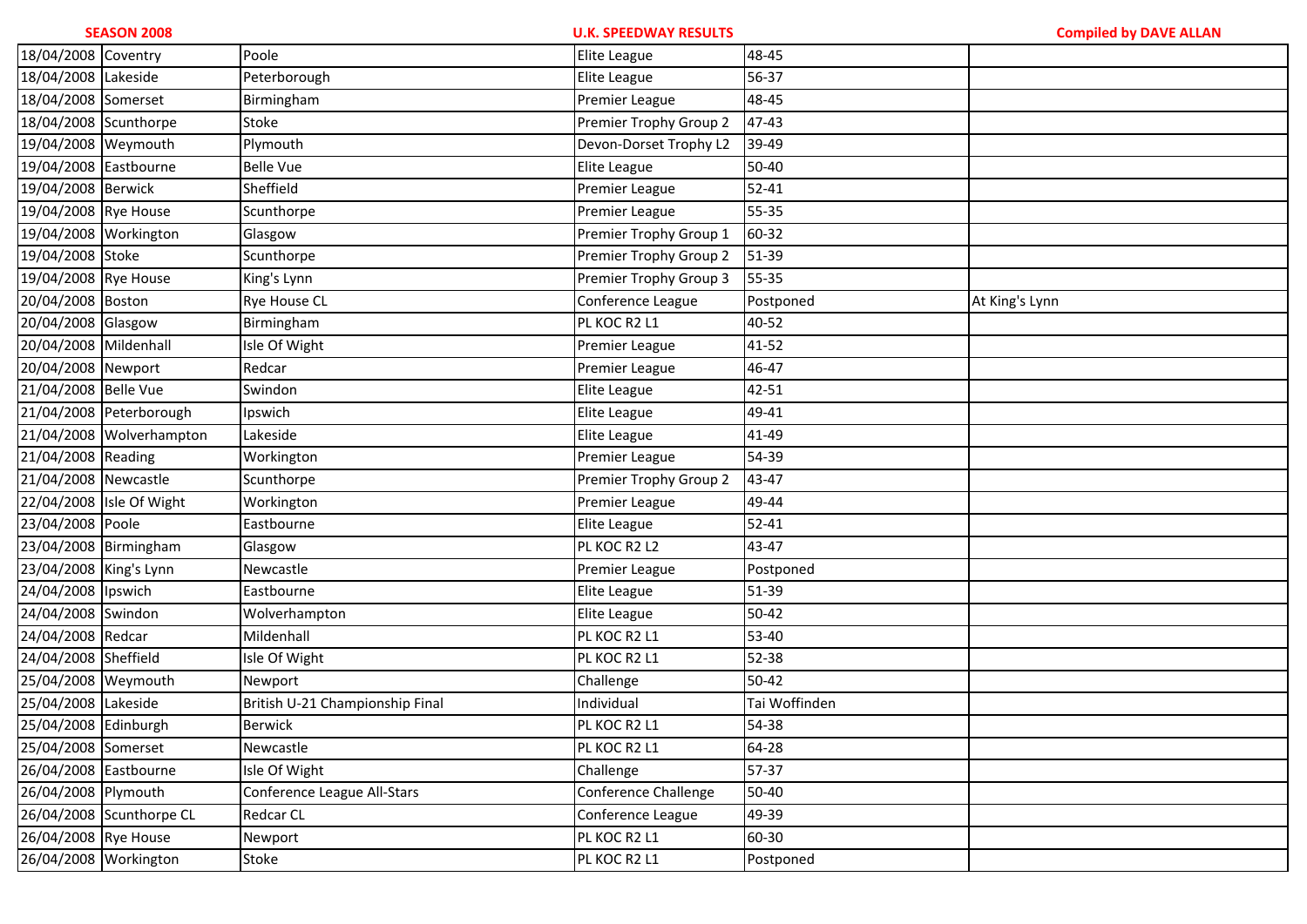|                        | <b>SEASON 2008</b>       |                        | <b>U.K. SPEEDWAY RESULTS</b> |               | <b>Compiled by DAVE ALLAN</b>  |
|------------------------|--------------------------|------------------------|------------------------------|---------------|--------------------------------|
| 26/04/2008 Berwick     |                          | Edinburgh              | PL KOC R2 L2                 | 42-51         |                                |
| 26/04/2008 Mildenhall  |                          | King's Lynn            | Premier Trophy Group 3       | 46-44         |                                |
| 27/04/2008 Buxton      |                          | <b>Belle Vue Colts</b> | Conference Challenge         | Postponed     |                                |
| 27/04/2008 Stoke       |                          | Workington             | PL KOC R2 L1                 | 42-50         |                                |
| 27/04/2008 Mildenhall  |                          | Redcar                 | PL KOC R2 L2                 | 40-50         |                                |
| 27/04/2008 Newcastle   |                          | Somerset               | PL KOC R2 L2                 | 39-39 Aban RS | Heat 13 - rain - result stands |
| 27/04/2008 Newport     |                          | <b>Rye House</b>       | PL KOC R2 L2                 | Postponed     |                                |
| 27/04/2008 Glasgow     |                          | Edinburgh              | Premier Trophy Group 1       | 34-58         |                                |
|                        | 27/04/2008 Birmingham    | King's Lynn            | Premier Trophy Group 3       | Postponed     |                                |
| 28/04/2008 Belle Vue   |                          | Coventry               | Elite League                 | Postponed     |                                |
| 28/04/2008 Swindon     |                          | Eastbourne             | Elite League                 | 56-37         |                                |
|                        | 28/04/2008 Wolverhampton | Peterborough           | Elite League                 | 59-33         |                                |
| 28/04/2008 Reading     |                          | King's Lynn            | PL KOC R2 L1                 | 59-34         |                                |
|                        | 29/04/2008 Isle Of Wight | Sheffield              | PL KOC R2 L2                 | Postponed     |                                |
| 30/04/2008 Poole       |                          | Coventry               | Craven Shield SF L1          | 58-34         |                                |
| 30/04/2008 King's Lynn |                          | Reading                | PL KOC R2 L2                 | Postponed     |                                |
|                        | 30/04/2008 Birmingham    | Somerset               | Premier League               | Postponed     |                                |
| 01/05/2008 Redcar      |                          | <b>Berwick</b>         | Premier League               | $51 - 41$     |                                |
| 01/05/2008 Sheffield   |                          | Newcastle              | Premier Trophy Group 2       | 59-33         |                                |
| 02/05/2008 Coventry    |                          | Poole                  | Craven Shield SF L2          | 58-32         |                                |
| 02/05/2008 Lakeside    |                          | Ipswich                | Elite League                 | $51 - 42$     |                                |
| 02/05/2008 Edinburgh   |                          | King's Lynn            | Premier League               | 54-39         |                                |
| 02/05/2008 Somerset    |                          | Scunthorpe             | Premier League               | 63-29         |                                |
| 03/05/2008 Weymouth    |                          | Somerset Giants        | Challenge                    | 53-38         |                                |
|                        | 03/05/2008 Rye House CL  | Sittingbourne          | CL KOC QF L1                 | 59-33         |                                |
| 03/05/2008 Redcar CL   |                          | Plymouth               | Conference League            | 47-43         |                                |
| 03/05/2008 Eastbourne  |                          | Swindon                | Elite League                 | 46-44         |                                |
| 03/05/2008 Berwick     |                          | King's Lynn            | Premier League               | 45-45         |                                |
| 03/05/2008 Stoke       |                          | Birmingham             | Premier League               | 56-36         |                                |
|                        | 03/05/2008 Workington    | <b>Rye House</b>       | Premier League               | 46-44         |                                |
| 03/05/2008 Redcar      |                          | Scunthorpe             | Premier Trophy Group 2       | 55-35         |                                |
| 04/05/2008 Buxton      |                          | <b>Belle Vue Colts</b> | Conference Challenge         | Postponed     |                                |
|                        | 04/05/2008 Birmingham    | Stoke                  | Premier League               | Postponed     |                                |
| 04/05/2008 Glasgow     |                          | Newcastle              | Premier League               | 44-46         |                                |
| 04/05/2008 Newport     |                          | Berwick                | Premier League               | Postponed     |                                |
| 04/05/2008 Mildenhall  |                          | <b>Rye House</b>       | Premier Trophy Group 3       | 35-56         |                                |
|                        | 05/05/2008 Scunthorpe CL | Weymouth               | Conference League            | 48-45         |                                |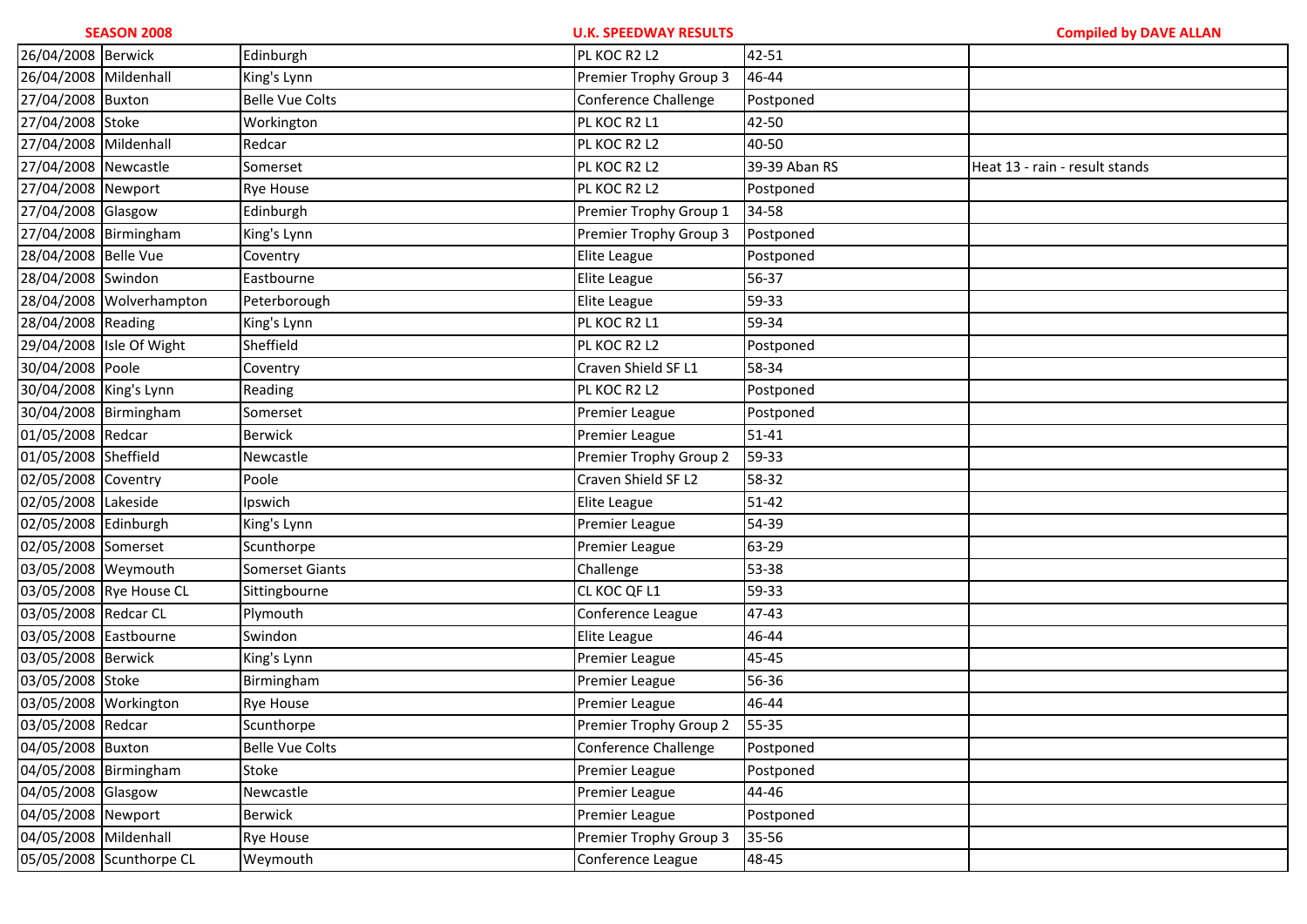| 05/05/2008 Ipswich     |                          | Peterborough        | <b>Elite League</b>     | 60-31              |                            |
|------------------------|--------------------------|---------------------|-------------------------|--------------------|----------------------------|
| 05/05/2008 Poole       |                          | Swindon             | Elite League            | 53-39              |                            |
|                        | 05/05/2008 Wolverhampton | Coventry            | Elite League            | 44-45              |                            |
| 05/05/2008 Newcastle   |                          | Glasgow             | Premier League          | 53-42              |                            |
| 05/05/2008 Reading     |                          | Isle Of Wight       | Premier League          | 46-44              |                            |
| 05/05/2008 Rye House   |                          | Workington          | Premier League          | 52-40              |                            |
| 05/05/2008 Scunthorpe  |                          | Somerset            | Premier League          | 51-39              |                            |
|                        | 06/05/2008 Isle Of Wight | Reading             | Premier League          | 58-34              |                            |
| 07/05/2008 Belle Vue   |                          | Eastbourne          | Elite League            | 42-48              |                            |
| 07/05/2008 King's Lynn |                          | Reading             | PL KOC R2 L2            | 55-38              |                            |
| 07/05/2008 Birmingham  |                          | Newcastle           | Premier League          | 46-44              |                            |
| 08/05/2008 Sheffield   |                          | Hull                | Challenge               | 52-37              |                            |
| 08/05/2008 Ipswich     |                          | Wolverhampton       | Elite League            | 53-38              |                            |
|                        | 08/05/2008 Peterborough  | Poole               | Elite League            | 35-57              |                            |
| 08/05/2008 Swindon     |                          | Coventry            | Elite League            | 49-43              |                            |
| 08/05/2008 Redcar      |                          | Somerset            | Premier League          | 39-54              |                            |
| 09/05/2008 Plymouth    |                          | <b>Boston</b>       | Conference League       | 60-32              |                            |
| 09/05/2008 Edinburgh   |                          | Reading             | Premier League          | 49-43              |                            |
| 09/05/2008 Scunthorpe  |                          | Workington          | Premier League          | 47-43              |                            |
| 09/05/2008 Somerset    |                          | <b>Rye House</b>    | Premier League          | 66-27              |                            |
| 10/05/2008 Weymouth    |                          | Sittingbourne       | Conference League       | 61-31              |                            |
| 10/05/2008 Berwick     |                          | Isle Of Wight       | Premier League          | 17-19 Aban         | Heat 06 - serious accident |
| 10/05/2008 Rye House   |                          | Edinburgh           | Premier League          | 48-42              |                            |
| 10/05/2008 Workington  |                          | Reading             | Premier League          | 54-36              |                            |
| 10/05/2008 Stoke       |                          | Newcastle           | Premier Trophy Group 2  | 54-39              |                            |
|                        | 11/05/2008 Sittingbourne | <b>Rye House CL</b> | CL KOC QF L2            | 42-47              |                            |
| 11/05/2008 Boston      |                          | <b>Buxton</b>       | Conference Trophy SF L1 | 60-34              | At King's Lynn             |
| 11/05/2008 Newcastle   |                          | Junior Championship | Individual              | <b>Scott James</b> |                            |
| 11/05/2008 Glasgow     |                          | Isle Of Wight       | Premier League          | $51 - 42$          |                            |
| 11/05/2008 Mildenhall  |                          | Edinburgh           | Premier League          | 30-60              |                            |
| 11/05/2008 Newport     |                          | Newcastle           | Premier League          | Postponed          |                            |
| 12/05/2008 Belle Vue   |                          | Swindon             | <b>Elite League</b>     | 47-43              |                            |
| 12/05/2008 Coventry    |                          | Lakeside            | Elite League            | 41-49              |                            |
| 12/05/2008 Eastbourne  |                          | Poole               | Elite League            | 41-48              |                            |
| 12/05/2008 Reading     |                          | Sheffield           | Premier League          | 60-33              |                            |
|                        | 13/05/2008 Isle Of Wight | Sheffield           | PL KOC R2 L2            | 54-38              |                            |
| 14/05/2008 Poole       |                          | <b>Belle Vue</b>    | Elite League            | 24-12 Aban         | Heat 06 - rain             |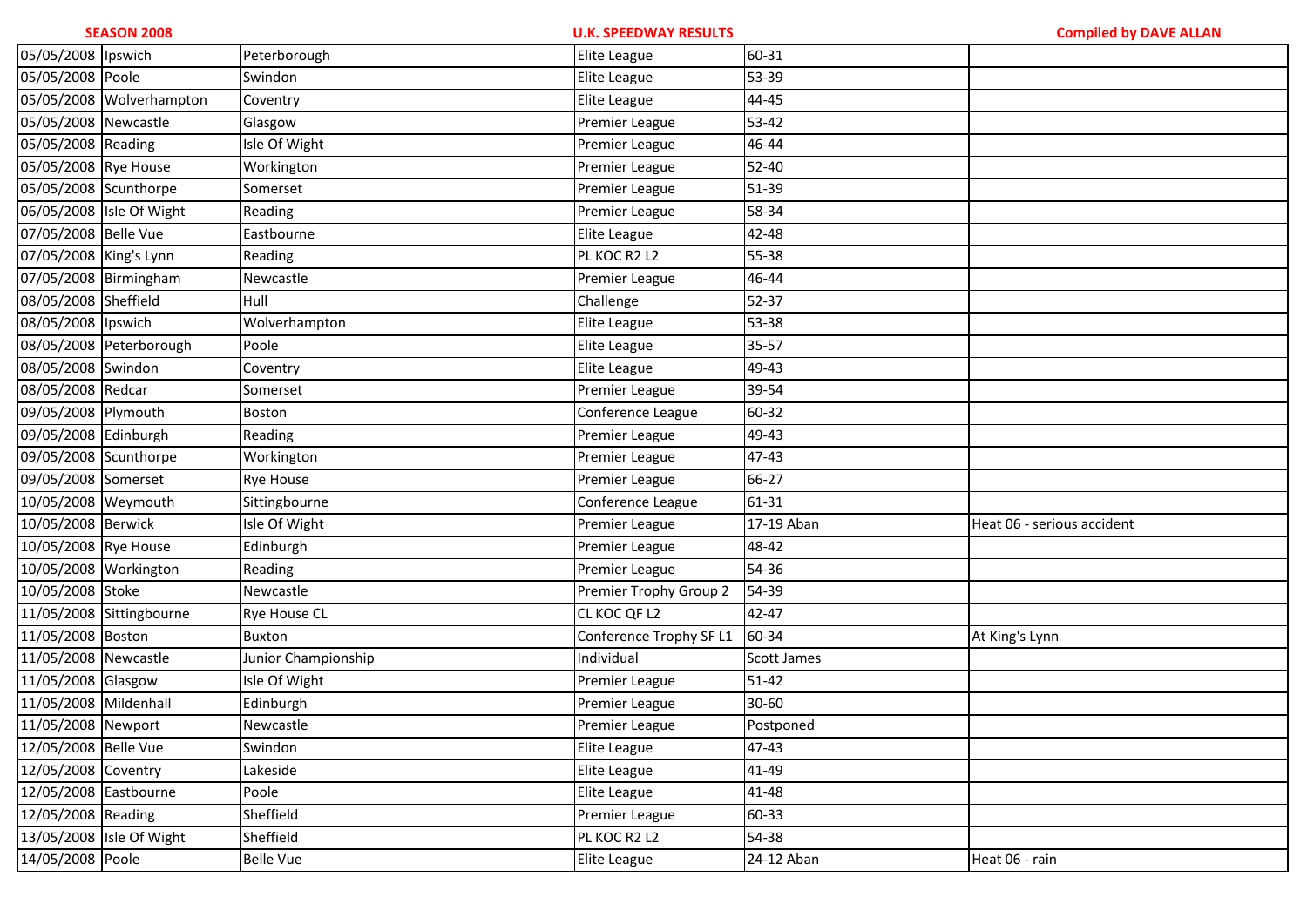| 14/05/2008 Birmingham    |                          | Glasgow                                       | Premier League                            | 52-40        |                              |
|--------------------------|--------------------------|-----------------------------------------------|-------------------------------------------|--------------|------------------------------|
| 14/05/2008 King's Lynn   |                          | Rye House                                     | Premier League                            | 62-31        |                              |
| 15/05/2008 lpswich       |                          | Eastbourne                                    | Elite League                              | $52 - 41$    |                              |
| 15/05/2008 Swindon       |                          | Lakeside                                      | Elite League                              | 53-39        |                              |
| 15/05/2008 Sheffield     |                          | Glasgow                                       | Premier League                            | 63-29        |                              |
| 15/05/2008 Redcar        |                          | Stoke                                         | Premier Trophy Group 2                    | 52-38        |                              |
| 16/05/2008 Plymouth      |                          | Silverline Best Pairs                         | <b>Best Pairs</b>                         | Postponed    |                              |
| 16/05/2008 Edinburgh     |                          | Meadowbank v Coatbridge v Powderhall v A'dale | Diamond Jubilee Meeting 18 v 12 v 33 v 33 |              | Powderhall win after run-off |
| 16/05/2008 Lakeside      |                          | Eastbourne                                    | Elite League                              | 48-45        |                              |
| 16/05/2008 Scunthorpe    |                          | Newcastle                                     | Premier League                            | 56-36        |                              |
| 16/05/2008 Somerset      |                          | <b>Berwick</b>                                | Premier League                            | 58-34        |                              |
| 17/05/2008 Weymouth      |                          | Wimbledon                                     | Challenge                                 | 29-25 Aban   | Heat 09 - rain               |
| 17/05/2008 Eastbourne    |                          | Ipswich                                       | Elite League                              | 42-48        |                              |
| 17/05/2008 Rye House     |                          | Somerset                                      | Premier League                            | Postponed    |                              |
| 17/05/2008 Stoke         |                          | Mildenhall                                    | Premier League                            | 54-39        |                              |
| 17/05/2008 Workington    |                          | Scunthorpe                                    | Premier League                            | 54-39        |                              |
| 18/05/2008 Glasgow       |                          | Scunthorpe                                    | Premier League                            | 46-44        |                              |
| 18/05/2008 Newcastle     |                          | Somerset                                      | <b>Premier League</b>                     | 47-48        |                              |
| 19/05/2008 Belle Vue     |                          | Poole                                         | Elite League                              | 48-42        |                              |
|                          | 19/05/2008 Wolverhampton | Ipswich                                       | Elite League                              | 43-48        |                              |
| 19/05/2008 Reading       |                          | Redcar                                        | Premier League                            | 57-35        |                              |
| 20/05/2008 Isle Of Wight |                          | Redcar                                        | Premier League                            | 53-40        |                              |
| 21/05/2008 Boston        |                          | <b>Rye House CL</b>                           | Conference League                         | 54-39        | At King's Lynn               |
| 21/05/2008 Poole         |                          | Ipswich                                       | Elite League                              | 40-50        |                              |
| 22/05/2008 Redcar CL     |                          | Scunthorpe CL                                 | Conference League                         | 49-43        |                              |
| 22/05/2008 Ipswich       |                          | <b>Belle Vue</b>                              | Elite League                              | $52 - 41$    |                              |
|                          | 22/05/2008 Peterborough  | Wolverhampton                                 | Elite League                              | 48-42        |                              |
| 22/05/2008 Swindon       |                          | Poole                                         | Elite League                              | 39-51        |                              |
| 22/05/2008 Sheffield     |                          | Workington                                    | Premier League                            | 40-50        |                              |
| 23/05/2008 Plymouth      |                          | Weymouth                                      | Conference Trophy SF L1                   | 57-35        |                              |
| 23/05/2008 Edinburgh     |                          | Scunthorpe                                    | Premier League                            | 68-22        |                              |
| 23/05/2008 Somerset      |                          | Stoke                                         | Premier League                            | 68-22        |                              |
| 24/05/2008 Rye House CL  |                          | Redcar CL                                     | Conference League                         | 49-40        |                              |
| 24/05/2008 Weymouth      |                          | Plymouth                                      | Conference Trophy SF L2                   | 46-45        |                              |
| 24/05/2008 Eastbourne    |                          | Sussex Junior Championship                    | Individual                                | Aaron Baseby |                              |
| 24/05/2008 Berwick       |                          | Scunthorpe                                    | Premier League                            | 48-42        |                              |
| 24/05/2008 Stoke         |                          | Workington                                    | Premier League                            | 36-59        |                              |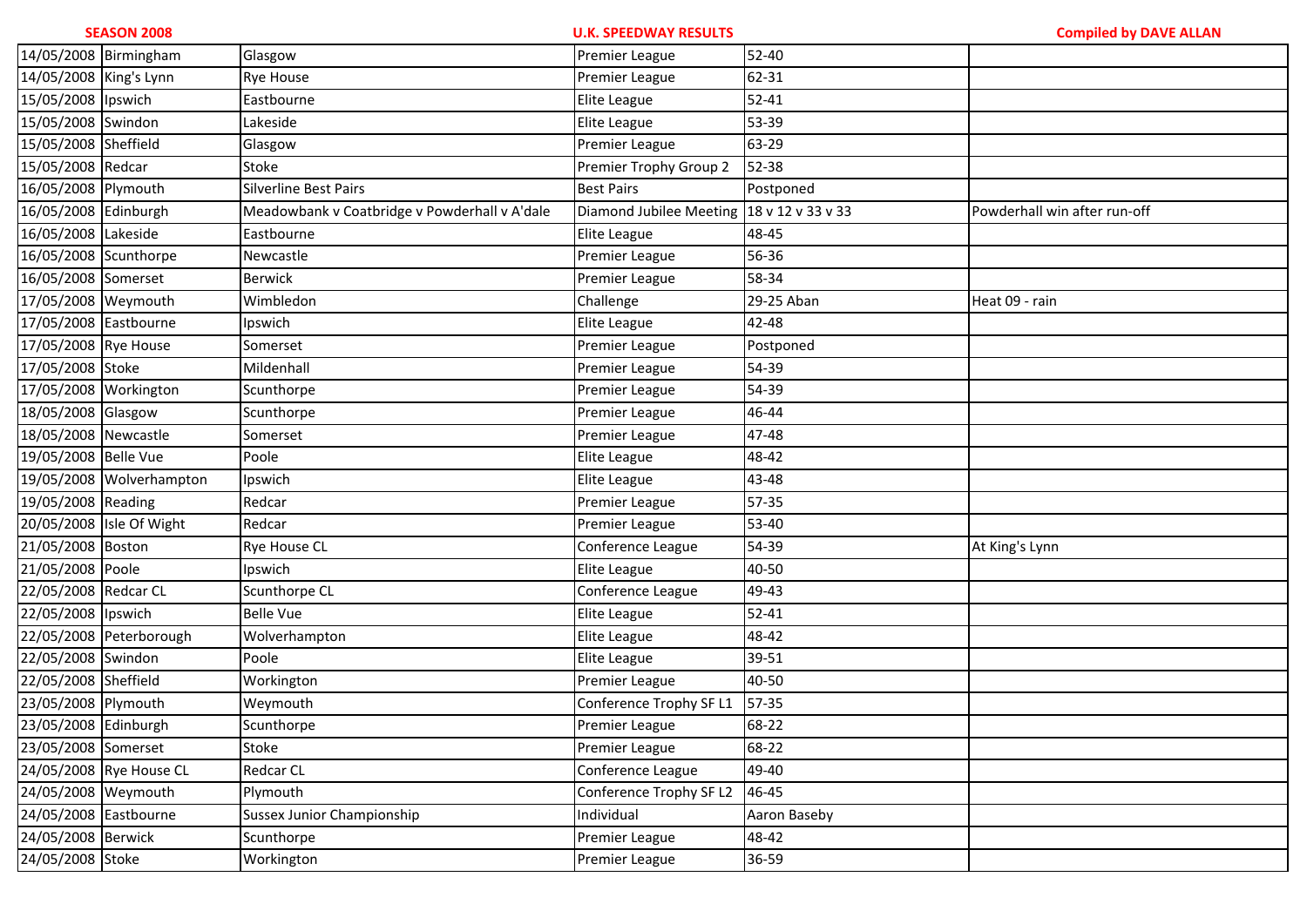**U.K. SPEEDWAY RESULTS Compiled by DAVE ALLAN**25/05/2008 Sittingbourne Redcar CL Conference League Postponed25/05/2008 Buxton Boston Conference Trophy SF L2 49-41 25/05/2008 Glasgow Redcar Redcar Research Research Premier League 42-48 25/05/2008 Mildenhall Reading Reading Reading Premier League Premier League 25/05/2008 Birmingham King's Lynn Premier Trophy Group 3 Postponed 26/05/2008 Scunthorpe CL Buxtonn CL KOC QF L1 52-41 26/05/2008 Coventry Peterborough Peterborough entitled ague Postponed 26/05/2008 Peterborough Coventry Elite League Postponed26/05/2008 | Wolverhampton | Belle Vue | Elite League | Elite League | 48-45 26/05/2008 Reading Somerset Somerset Somerset PL KOC QF L1 Postponed 26/05/2008 Workington Stoke Stoke PL KOC R2 L2 54-36 26/05/2008 Rye House Berwick Berwick Beredict Premier League Premier League 26/05/2008 Scunthorpe EdinburghPremier League 39-53 27/05/2008 Reading Rye House Reading Rye House Reading Rye House Reading Rye House Reading Rye Rye Rye Rye Rye 28/05/2008 Belle Vue Wolverhampton **Elite League** Postponed 28/05/2008 Poole **Eastbourne** East Elite League Postponed 28/05/2008 Birmingham Rye House PL Koc QF L1 Postponed 28/05/2008 King's Lynn Newcastle Newcastle Research Research Research Newcastle Research Research Research Res 29/05/2008 Swindon British Championship Final Individual Scott Nicholls 29/05/2008 Redcar Edinburgh h PL KOC QF L1 39-53 30/05/2008 Plymouth Silverline Best Pairs Best Pairs Postponed30/05/2008 Scunthorpe CL Rye House CL Conference League 58-3430/05/2008 Coventry Wolverhampton **Elite League** 22-14 Aban 2016 Heat 06 - power failure 30/05/2008 Lakeside Poole Poole Poole Elite League 53-39 30/05/2008 Somerset Reading Reading Reading Reading Research Reading Reading Reading Reading Reading Reading R 30/05/2008 Edinburgh Redcar Redcar PL KOC QF L2 55-38 31/05/2008 Weymouth Conference League Pairs Championship Best Pairs Boston Boston S. Lambert & J. Cockle 31/05/2008 Eastbourne Peterborough Peterborough entitled ague and Elite League 146-44 31/05/2008 Rye House Birmingham m PL KOC QF L1 62-30 31/05/2008 Berwick Isle Of Wight Islam Assembly 2008 A Premier League 146-44 31/05/2008 Workington Sheffield Premier League 45-45 31/05/2008 Stoke North v Midlands/West v Home Counties Three Team 33 v 30 v 2601/06/2008 Sittingbourne Boston Conference League 35-55 01/06/2008 Glasgow Sheffield d decree the premier League 106-06 Aban Heat 02 - rain 01/06/2008 Mildenhall Somerset Somerset Premier League 37-55 01/06/2008 Newcastle Sale Isle Of Wight Premier League Premier League Postponed 02/06/2008 Belle Vue Lakeside **Elite League** 42-48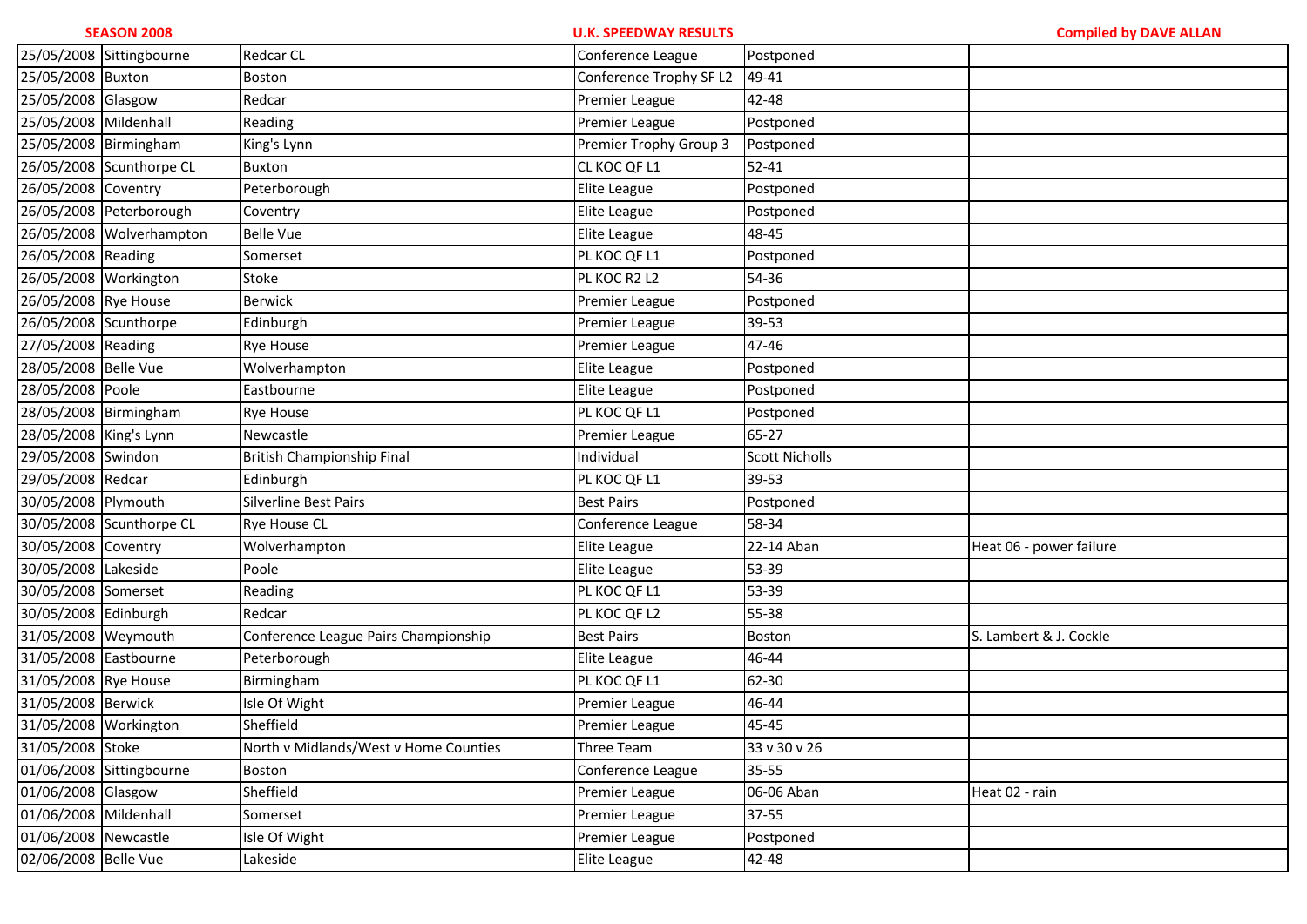|                        | 02/06/2008 Wolverhampton | Swindon          | Elite League             | 42-48     |                |
|------------------------|--------------------------|------------------|--------------------------|-----------|----------------|
| 02/06/2008 Reading     |                          | Stoke            | Premier League           | 54-41     |                |
|                        | 03/06/2008 Isle Of Wight | Stoke            | Premier League           | Postponed |                |
| 04/06/2008 Poole       |                          | Peterborough     | Elite League             | 44-46     |                |
| 04/06/2008 King's Lynn |                          | Workington       | Premier League           | 61-32     |                |
| 04/06/2008 Birmingham  |                          | Sheffield        | Premier Trophy SF L1     | 57-37     |                |
| 05/06/2008 Swindon     |                          | Peterborough     | Elite League             | 53-40     |                |
| 05/06/2008 Redcar      |                          | Mildenhall       | Premier League           | 53-40     |                |
| 05/06/2008 Sheffield   |                          | Birmingham       | Premier Trophy SF L2     | 53-37     |                |
| 06/06/2008 Plymouth    |                          | Boston           | Conference Trophy Fin L1 | 63-28     |                |
| 06/06/2008 Coventry    |                          | <b>Belle Vue</b> | Elite League             | 52-40     |                |
| 06/06/2008 Lakeside    |                          | Wolverhampton    | Elite League             | Postponed |                |
| 06/06/2008 Edinburgh   |                          | Isle Of Wight    | Premier League           | 67-23     |                |
| 06/06/2008 Scunthorpe  |                          | Redcar           | Premier League           | $52 - 41$ |                |
| 06/06/2008 Somerset    |                          | Newcastle        | Premier League           | 65-25     |                |
| 07/06/2008 Weymouth    |                          | Bristol          | Conference Challenge     | 54-38     |                |
|                        | 07/06/2008 Rye House CL  | Plymouth         | Conference League        | 42-47     |                |
| 07/06/2008 Eastbourne  |                          | Swindon          | Elite League             | $50 - 43$ |                |
| 07/06/2008 Workington  |                          | Isle Of Wight    | PL KOC QF L1             | 53-38     |                |
| 07/06/2008 Berwick     |                          | Glasgow          | Premier League           | 54-39     |                |
| 07/06/2008 Mildenhall  |                          | Newcastle        | Premier League           | 39-53     |                |
| 07/06/2008 Stoke       |                          | Scunthorpe       | Premier League           | 43-47     |                |
| 08/06/2008 Boston      |                          | Redcar CL        | CL KOC QF L1             | $51 - 43$ | At King's Lynn |
| 08/06/2008 Buxton      |                          | Scunthorpe CL    | CL KOC QF L2             | 50-41     |                |
| 08/06/2008 Glasgow     |                          | Workington       | Premier League           | 41-49     |                |
| 08/06/2008 Newcastle   |                          | Stoke            | Premier League           | 48-42     |                |
| 09/06/2008 Belle Vue   |                          | Eastbourne       | Elite League             | 48-45     |                |
| 09/06/2008 lpswich     |                          | Poole            | Elite League             | 41-51     |                |
|                        | 09/06/2008 Wolverhampton | Peterborough     | Elite League             | 54-38     |                |
| 09/06/2008 Reading     |                          | Birmingham       | Premier League           | 48-42     |                |
|                        | 10/06/2008 Isle Of Wight | Birmingham       | Premier League           | $51 - 41$ |                |
| 11/06/2008 Poole       |                          | Wolverhampton    | Elite League             | 55-37     |                |
| 11/06/2008 Birmingham  |                          | Workington       | Premier League           | 47.5-42.5 |                |
| 11/06/2008 King's Lynn |                          | Redcar           | Premier League           | 66-27     |                |
| 12/06/2008 Swindon     |                          | Eastbourne       | Elite League             | 53-39     |                |
| 12/06/2008 Redcar      |                          | King's Lynn      | Premier League           | 43-47     |                |
| 12/06/2008 Sheffield   |                          | Edinburgh        | Premier League           | 55-36     |                |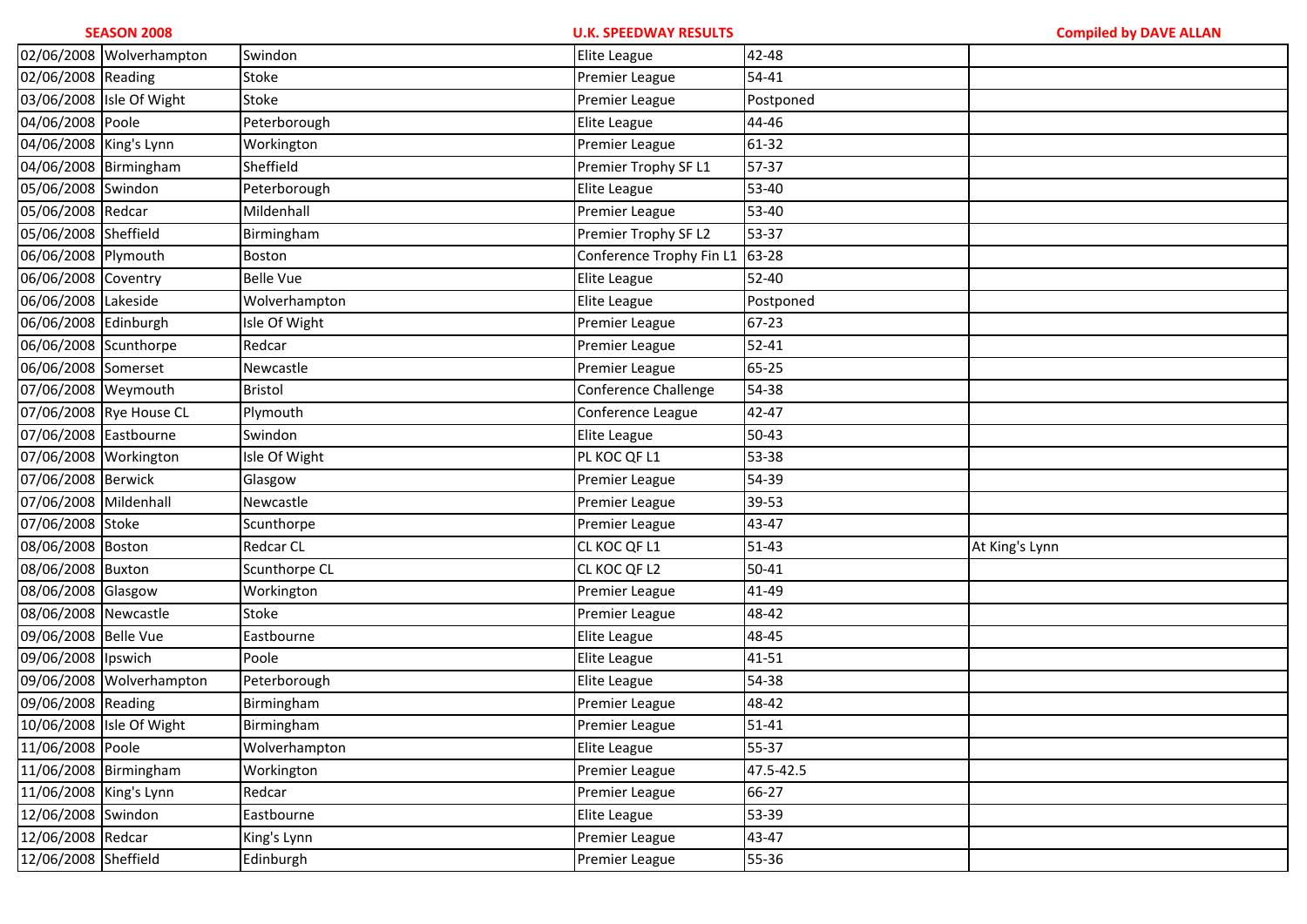| 13/06/2008 Plymouth    |                          | <b>Rye House CL</b>        | Conference League     | 56-34                 |  |
|------------------------|--------------------------|----------------------------|-----------------------|-----------------------|--|
| 13/06/2008 Scunthorpe  |                          | Stoke                      | Premier League        | Postponed             |  |
| 13/06/2008 Somerset    |                          | Glasgow                    | Premier League        | 63-29                 |  |
| 13/06/2008 Edinburgh   |                          | Reading                    | Premier Trophy SF L1  | 56-34                 |  |
| 14/06/2008 Redcar CL   |                          | Boston                     | CL KOC QF L2          | 45-45                 |  |
| 14/06/2008 Weymouth    |                          | Rye House CL               | Conference League     | 62-31                 |  |
| 14/06/2008 Berwick     |                          | Reading                    | Premier League        | 61-32                 |  |
| 14/06/2008 Stoke       |                          | Glasgow                    | Premier League        | 49-43                 |  |
| 14/06/2008 Workington  |                          | Birmingham                 | Premier League        | $51-41$               |  |
|                        | 15/06/2008 Sittingbourne | Buxton                     | Conference League     | 44-46                 |  |
| 15/06/2008 Rye House   |                          | World U-21 Championship SF | Individual            | <b>Troy Batchelor</b> |  |
| 15/06/2008 Glasgow     |                          | Birmingham                 | Premier League        | 40-53                 |  |
| 15/06/2008 Mildenhall  |                          | Redcar                     | Premier League        | 35-58                 |  |
| 15/06/2008 Newcastle   |                          | Reading                    | Premier League        | 45-44                 |  |
| 16/06/2008 Belle Vue   |                          | Coventry                   | EL KOC QF L1          | 49-44                 |  |
| 16/06/2008 Eastbourne  |                          | Lakeside                   | Elite League          | 53-39                 |  |
|                        | 16/06/2008 Wolverhampton | Poole                      | Elite League          | 44-46                 |  |
| 16/06/2008 Reading     |                          | Mildenhall                 | Premier League        | 60-33                 |  |
|                        | 17/06/2008 Isle Of Wight | Workington                 | PL KOC QF L2          | $51 - 43$             |  |
| 18/06/2008 King's Lynn |                          | Young Lions v Young Roos   | Challenge             | 37-53                 |  |
| 18/06/2008 Poole       |                          | Swindon                    | EL KOC QF L1          | 53-40                 |  |
| 18/06/2008 Birmingham  |                          | Edinburgh                  | Premier League        | 40-51                 |  |
|                        | 19/06/2008 Peterborough  | Lakeside                   | EL KOC QF L1          | 39-51                 |  |
| 19/06/2008 Swindon     |                          | Poole                      | EL KOC QF L2          | 50-40                 |  |
| 19/06/2008 Redcar      |                          | Reading                    | Premier League        | 42-48                 |  |
| 19/06/2008 Sheffield   |                          | Isle Of Wight              | Premier League        | 59-33                 |  |
| 20/06/2008 Plymouth    |                          | Weymouth                   | CL KOC QF L1          | Postponed             |  |
| 20/06/2008 Coventry    |                          | <b>Belle Vue</b>           | EL KOC QF L2          | 56-37                 |  |
| 20/06/2008 Lakeside    |                          | Peterborough               | EL KOC QF L2          | 50-42                 |  |
| 20/06/2008 Edinburgh   |                          | Sheffield                  | Premier League        | 56-33                 |  |
| 20/06/2008 Scunthorpe  |                          | Mildenhall                 | Premier League        | 48-42                 |  |
| 21/06/2008 Weymouth    |                          | Plymouth                   | CL KOC QF L1          | 47-45                 |  |
| 21/06/2008 Eastbourne  |                          | Wolverhampton              | EL KOC QF L1          | 62-30                 |  |
| 21/06/2008 Berwick     |                          | Redcar                     | <b>Premier League</b> | Postponed             |  |
| 21/06/2008 Rye House   |                          | Scunthorpe                 | <b>Premier League</b> | 54-38                 |  |
| 21/06/2008 Stoke       |                          | Isle Of Wight              | <b>Premier League</b> | Postponed             |  |
| 21/06/2008 Workington  |                          | Glasgow                    | Premier League        | Postponed             |  |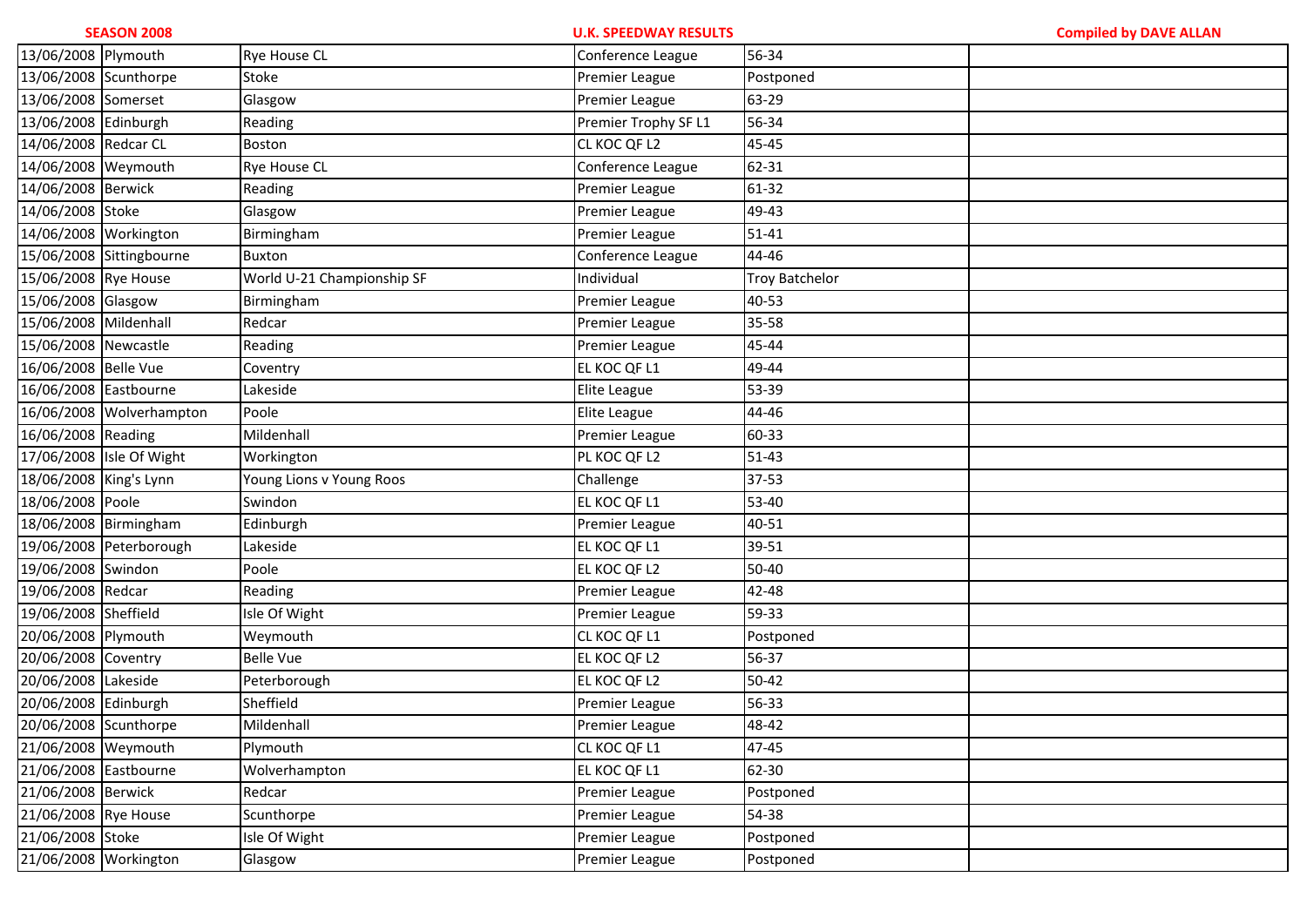| 22/06/2008 Buxton      |                          | Rye House CL                       | Conference League     | 65-26                 |                          |
|------------------------|--------------------------|------------------------------------|-----------------------|-----------------------|--------------------------|
| 22/06/2008 Coventry    |                          | Steve Johnston Testimonial         | Individual            | <b>Scott Nicholls</b> |                          |
| 22/06/2008 Glasgow     |                          | Stoke                              | Premier League        | Postponed             |                          |
| 22/06/2008 Mildenhall  |                          | Scunthorpe                         | Premier League        | 40-53                 |                          |
| 22/06/2008 Newcastle   |                          | King's Lynn                        | Premier League        | $50 - 42$             |                          |
|                        | 23/06/2008 Wolverhampton | Eastbourne                         | EL KOC QF L2          | 52-40                 |                          |
| 23/06/2008 Belle Vue   |                          | Ipswich                            | Elite League          | 52-38                 |                          |
|                        | 23/06/2008 Peterborough  | Swindon                            | Elite League          | 42-48                 |                          |
| 23/06/2008 Reading     |                          | Edinburgh                          | Premier Trophy SF L2  | 46-44                 |                          |
|                        | 24/06/2008 Isle Of Wight | Sheffield                          | Premier League        | 54-39                 |                          |
| 25/06/2008 Poole       |                          | Red v Blue v Green v Yellow        | Craig Boyce Farewell  | 12 v 25 v 22 v 37     |                          |
| 25/06/2008 Birmingham  |                          | <b>Rye House</b>                   | PL KOC QF L2          | 42-51                 |                          |
| 25/06/2008 King's Lynn |                          | <b>Berwick</b>                     | Premier League        | 61-29                 |                          |
| 26/06/2008 lpswich     |                          | Peterborough                       | Elite League          | 54-38                 |                          |
| 26/06/2008 Swindon     |                          | Wolverhampton                      | Elite League          | Postponed             |                          |
| 26/06/2008 Redcar      |                          | Birmingham                         | Premier League        | 46-44                 |                          |
| 26/06/2008 Sheffield   |                          | Newcastle                          | Premier League        | Postponed             |                          |
| 27/06/2008 Somerset    |                          | Premier League Pairs Championship  | <b>Best Pairs</b>     | Workington            | D. Nermark & K. Nieminen |
| 27/06/2008 Plymouth    |                          | Scunthorpe CL                      | Conference League     | 58-34                 |                          |
| 28/06/2008 Cardiff     |                          | <b>Grand Prix Of Great Britain</b> | Individual            | Jason Crump           |                          |
| 29/06/2008 Boston      |                          | Sittingbourne                      | Conference League     | 62-25                 | At King's Lynn           |
|                        | 29/06/2008 Rye House CL  | Scunthorpe CL                      | Conference League     | 54-36                 |                          |
| 29/06/2008 Eastbourne  |                          | <b>Belle Vue</b>                   | Elite League          | 56-37                 |                          |
| 29/06/2008 Reading     |                          | Somerset                           | PL KOC QF L2          | 51-44                 |                          |
| 29/06/2008 Mildenhall  |                          | Glasgow                            | Premier League        | 35-56                 |                          |
| 29/06/2008 Rye House   |                          | Sheffield                          | Premier League        | 61-32                 |                          |
| 29/06/2008 Stoke       |                          | Berwick                            | Premier League        | 55-37                 |                          |
|                        | 30/06/2008 Wolverhampton | Adams v Correy v Ermolenko v Olsen | 80th Year Celebration | 20 v 24 v 28 v 21     |                          |
| 30/06/2008 Belle Vue   |                          | Peterborough                       | Elite League          | $52 - 41$             |                          |
| 30/06/2008 Lakeside    |                          | Coventry                           | Elite League          | 63-29                 |                          |
|                        | 01/07/2008 Isle Of Wight | Mildenhall                         | Premier League        | 65-28                 |                          |
| 02/07/2008 Poole       |                          | Coventry                           | Elite League          | 54-36                 |                          |
| 02/07/2008 Birmingham  |                          | King's Lynn                        | <b>Premier League</b> | 38-54                 |                          |
|                        | 03/07/2008 Peterborough  | <b>Belle Vue</b>                   | Elite League          | $52 - 42$             |                          |
| 03/07/2008 Glasgow     |                          | Stoke                              | Premier League        | Postponed             |                          |
| 03/07/2008 Redcar      |                          | Scunthorpe                         | Premier League        | 50-40                 |                          |
| 03/07/2008 Sheffield   |                          | Mildenhall                         | <b>Premier League</b> | 65-27                 |                          |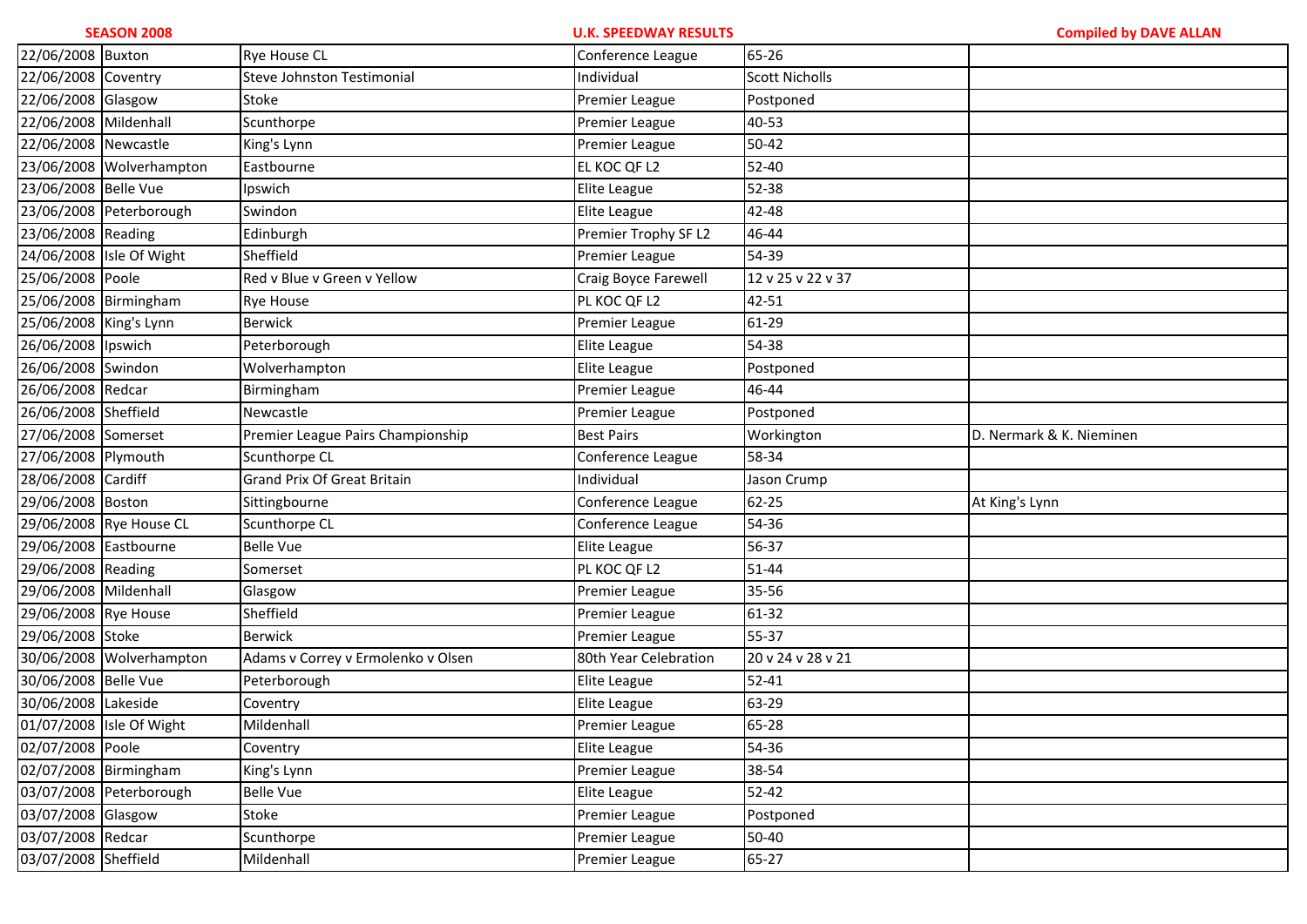| 04/07/2008 Plymouth    |                          | Weymouth          | CL KOC QF L2          | Postponed  |                |
|------------------------|--------------------------|-------------------|-----------------------|------------|----------------|
| 04/07/2008 Coventry    |                          | Poole             | Elite League          | 37-56      |                |
| 04/07/2008 Lakeside    |                          | <b>Belle Vue</b>  | Elite League          | 54-39      |                |
| 04/07/2008 Edinburgh   |                          | Stoke             | Premier League        | 54-39      |                |
| 04/07/2008 King's Lynn |                          | Birmingham        | Premier League        | 66-24      |                |
| 04/07/2008 Scunthorpe  |                          | <b>Berwick</b>    | Premier League        | $52 - 41$  |                |
| 04/07/2008 Somerset    |                          | Sheffield         | Premier League        | 60-30      |                |
| 05/07/2008 Weymouth    |                          | Swindon Sprockets | Challenge             | Postponed  |                |
| 05/07/2008 Eastbourne  |                          | Coventry          | Elite League          | 50-40      |                |
| 05/07/2008 Rye House   |                          | Glasgow           | Premier League        | 65-27      |                |
| 05/07/2008 Stoke       |                          | Edinburgh         | Premier League        | 26-28 Aban | Heat 09 - rain |
| 05/07/2008 Workington  |                          | Redcar            | Premier League        | 49-44      |                |
| 06/07/2008 Buxton      |                          | Redcar CL         | Conference League     | Postponed  |                |
|                        | 06/07/2008 Sittingbourne | Scunthorpe CL     | Conference League     | 32-60      |                |
| 06/07/2008 Mildenhall  |                          | Sheffield         | Premier League        | 27-65      |                |
| 06/07/2008 Newcastle   |                          | Rye House         | Premier League        | Postponed  |                |
| 07/07/2008 Belle Vue   |                          | Coventry          | Elite League          | 46-43      |                |
|                        | 07/07/2008 Wolverhampton | Lakeside          | Elite League          | Postponed  |                |
| 07/07/2008 Reading     |                          | King's Lynn       | Premier League        | Postponed  |                |
|                        | 08/07/2008 Isle Of Wight | Scunthorpe        | Premier League        | 60-32      |                |
| 09/07/2008 Poole       |                          | Ipswich           | Elite League          | Postponed  |                |
| 09/07/2008 Birmingham  |                          | Isle Of Wight     | Premier League        | Postponed  |                |
| 09/07/2008 King's Lynn |                          | Reading           | Premier League        | Postponed  |                |
| 10/07/2008 Ipswich     |                          | Coventry          | Elite League          | $50 - 43$  |                |
|                        | 10/07/2008 Peterborough  | Wolverhampton     | Elite League          | Postponed  |                |
| 10/07/2008 Swindon     |                          | <b>Belle Vue</b>  | Elite League          | 45-45      |                |
| 10/07/2008 Sheffield   |                          | Redcar            | Premier League        | 45-45      |                |
| 11/07/2008 Plymouth    |                          | Weymouth          | CL KOC QF L2          | $51 - 42$  |                |
| 11/07/2008 Coventry    |                          | Swindon           | Elite League          | $52 - 41$  |                |
| 11/07/2008 Lakeside    |                          | Wolverhampton     | Elite League          | Postponed  |                |
| 11/07/2008 Edinburgh   |                          | <b>Rye House</b>  | Premier League        | 47-46      |                |
| 11/07/2008 Scunthorpe  |                          | King's Lynn       | <b>Premier League</b> | Postponed  |                |
| 11/07/2008 Somerset    |                          | Workington        | Premier League        | 57-36      |                |
|                        | 12/07/2008 Rye House CL  | <b>Buxton</b>     | Conference League     | 59-34      |                |
| 12/07/2008 Weymouth    |                          | Plymouth          | Conference League     | 49-41      |                |
| 12/07/2008 Berwick     |                          | Rye House         | <b>Premier League</b> | 60-33      |                |
| 12/07/2008 Stoke       |                          | Redcar            | Premier League        | Postponed  |                |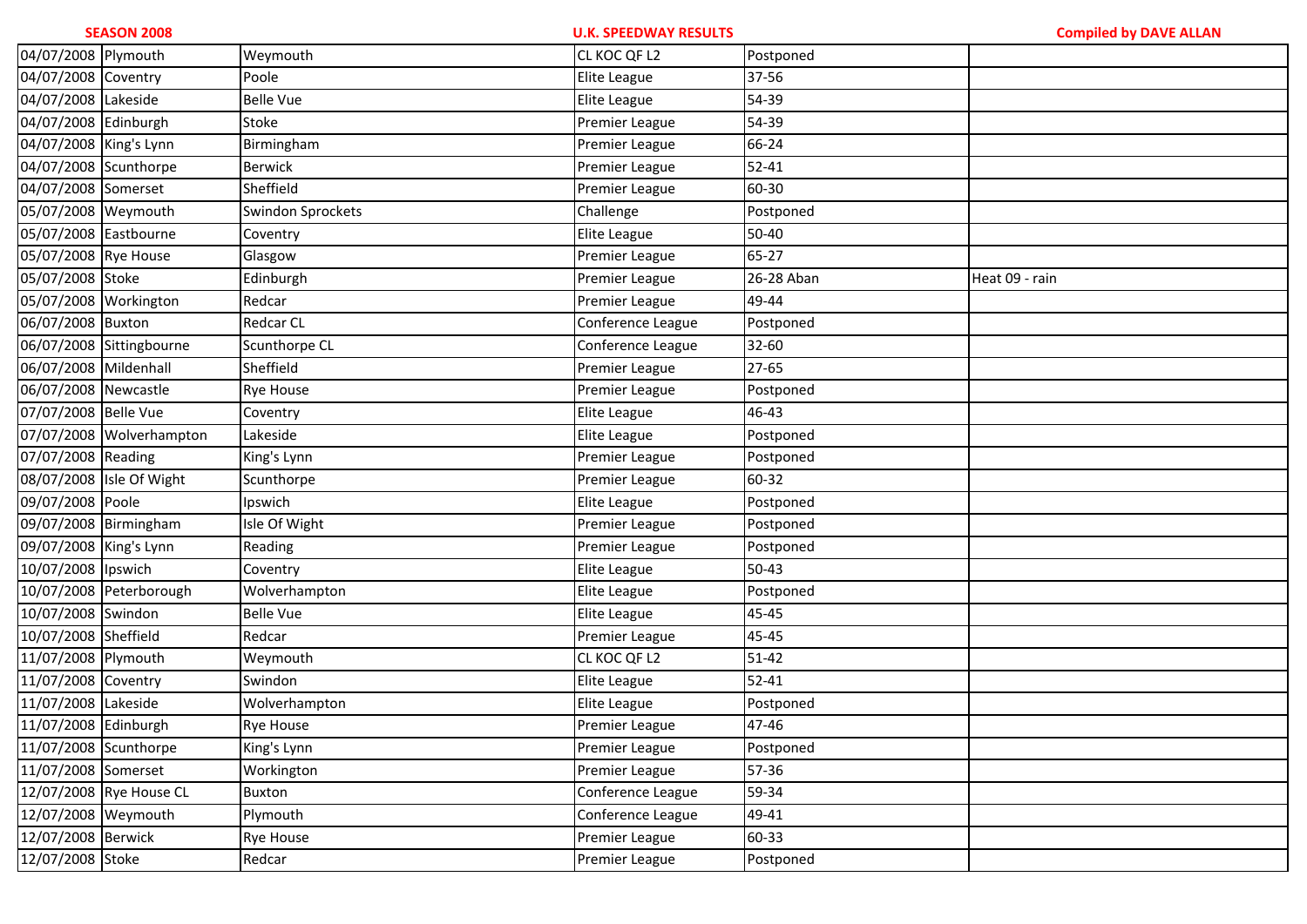| 12/07/2008 Workington    |                          | Isle Of Wight                                     | Premier League    | 58-32                 |                                            |
|--------------------------|--------------------------|---------------------------------------------------|-------------------|-----------------------|--------------------------------------------|
| 13/07/2008 Boston        |                          | Scunthorpe CL                                     | Conference League | 60-33                 | At King's Lynn                             |
| 13/07/2008 Buxton        |                          | Sittingbourne                                     | Conference League | 61-31                 |                                            |
| 13/07/2008 Glasgow       |                          | <b>Rye House</b>                                  | Premier League    | $52 - 41$             |                                            |
| 13/07/2008 Mildenhall    |                          | Stoke                                             | Premier League    | Postponed             |                                            |
| 13/07/2008 Newcastle     |                          | <b>Berwick</b>                                    | Premier League    | 47-42                 |                                            |
| 13/07/2008 Reading       |                          | Edinburgh                                         | Premier League    | 41-48                 |                                            |
| 14/07/2008 Coventry      |                          | Denmark v Sweden v Great Britain v Czech Republic | SWC Event 2       | 63 v 50.5 v 25.5 v 13 |                                            |
|                          | 15/07/2008 Isle Of Wight | Edinburgh                                         | Premier League    | 60-32                 |                                            |
| 15/07/2008 Redcar        |                          | Sheffield                                         | Premier League    | 54-39                 |                                            |
| 16/07/2008 Belle Vue     |                          | North West Junior Championship                    | Individual        | John Branney          |                                            |
|                          | 16/07/2008 Birmingham    | Reading                                           | Premier League    | 40-49                 |                                            |
| 16/07/2008 King's Lynn   |                          | Somerset                                          | Premier League    | 68-25                 |                                            |
| 17/07/2008 Redcar        |                          | Rye House                                         | Premier League    | 50-43                 |                                            |
| 17/07/2008 Sheffield     |                          | Somerset                                          | Premier League    | Postponed             |                                            |
| 18/07/2008 Plymouth      |                          | Rye House CL                                      | CL KOC SF L1      | 57-36                 |                                            |
|                          | 18/07/2008 Scunthorpe CL | <b>Buxton</b>                                     | Conference League | 50-41                 |                                            |
| 18/07/2008 Lakeside      |                          | Paul Hurry Testimonial                            | Individual        | Peter Karlsson        |                                            |
| 18/07/2008 Somerset      |                          | <b>Exmoor Chase</b>                               | Individual        | Jason Doyle           |                                            |
| 18/07/2008 Edinburgh     |                          | Birmingham                                        | Premier League    | 52-29 Aban RS         | Heat 13 - track conditions - result stands |
| 18/07/2008 Scunthorpe    |                          | King's Lynn                                       | Premier League    | 46-43                 |                                            |
| 19/07/2008 Weymouth      |                          | <b>Bronze Helmet</b>                              | Individual        | Tom Brown             |                                            |
| 19/07/2008 Berwick       |                          | Birmingham                                        | Premier League    | 58-34                 |                                            |
| 19/07/2008 Rye House     |                          | Redcar                                            | Premier League    | 65-26                 |                                            |
| 19/07/2008 Stoke         |                          | King's Lynn                                       | Premier League    | 45-45                 |                                            |
| 19/07/2008 Workington    |                          | Mildenhall                                        | Premier League    | 64-28                 |                                            |
| 20/07/2008 Boston        |                          | <b>Buxton</b>                                     | Conference League | 63-29                 | At King's Lynn                             |
|                          | 20/07/2008 Sittingbourne | Weymouth                                          | Conference League | 31-60                 |                                            |
| 20/07/2008 Glasgow       |                          | Mildenhall                                        | Premier League    | 55-37                 |                                            |
| 20/07/2008 Newcastle     |                          | Birmingham                                        | Premier League    | 44-46                 |                                            |
| 21/07/2008 Belle Vue     |                          | Peterborough                                      | Elite League      | 53-39                 |                                            |
| 21/07/2008 Coventry      |                          | Lakeside                                          | Elite League      | 42-51                 |                                            |
| 21/07/2008 lpswich       |                          | Swindon                                           | Elite League      | 54-39                 |                                            |
| 21/07/2008 Wolverhampton |                          | Eastbourne                                        | Elite League      | 45-48                 |                                            |
|                          |                          |                                                   |                   |                       |                                            |
| 21/07/2008 Reading       |                          | <b>Berwick</b>                                    | Premier League    | 47-46                 |                                            |
| 23/07/2008 Poole         | 22/07/2008 Isle Of Wight | Berwick                                           | Premier League    | 53-40                 |                                            |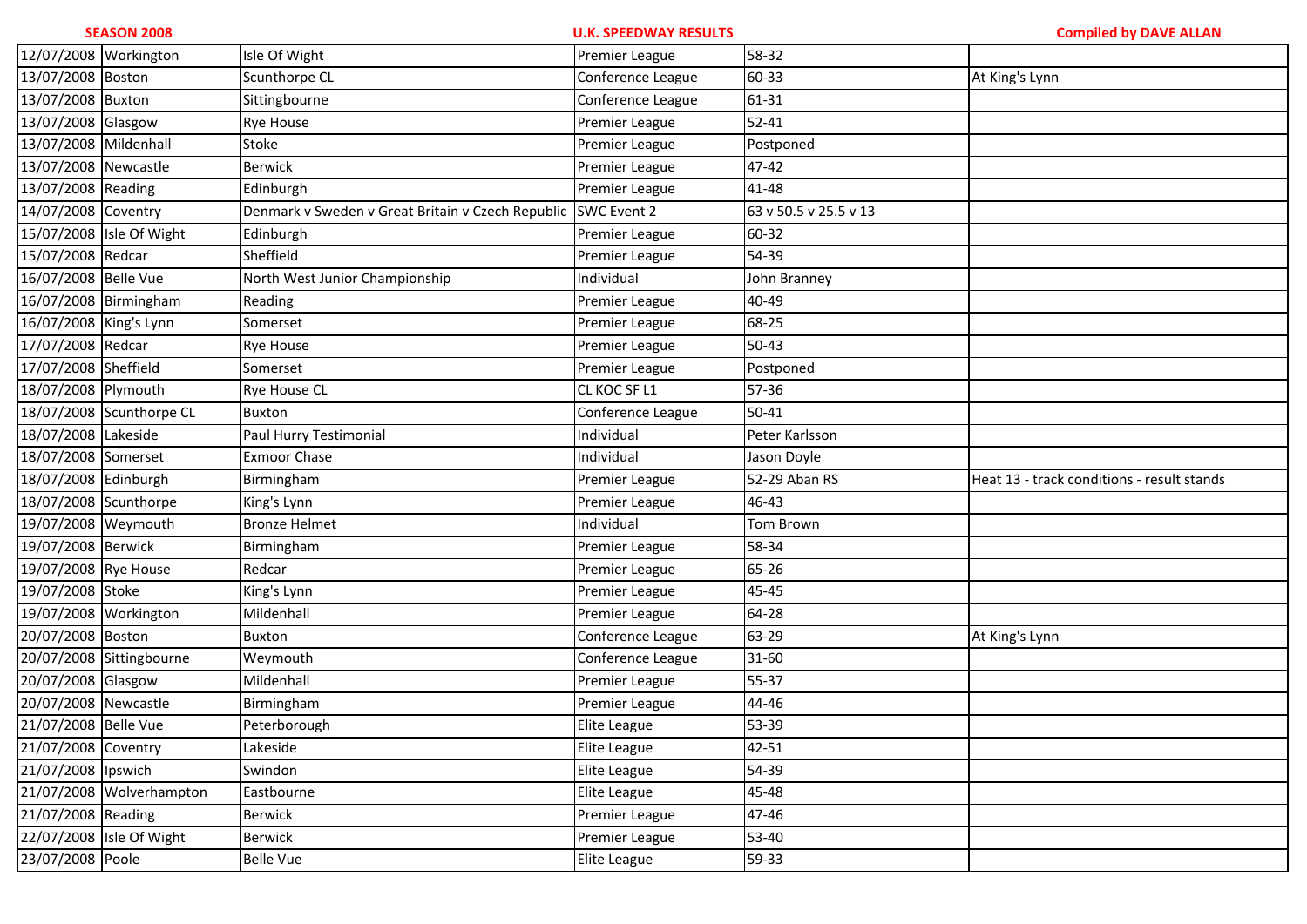| 23/07/2008 Birmingham  |                          | Redcar                                           | Premier League        | 46-45             |                                |
|------------------------|--------------------------|--------------------------------------------------|-----------------------|-------------------|--------------------------------|
| 23/07/2008 King's Lynn |                          | Scunthorpe                                       | Premier League        | 63-28             |                                |
| 24/07/2008 Swindon     |                          | Ipswich                                          | Elite League          | 49-44             |                                |
| 24/07/2008 Redcar      |                          | Workington                                       | Premier League        | 47-43             |                                |
| 24/07/2008 Sheffield   |                          | Newcastle                                        | Premier League        | 55-38             |                                |
| 25/07/2008 Plymouth    |                          | Sittingbourne                                    | Conference League     | 60-31             |                                |
| 25/07/2008 Coventry    |                          | Wolverhampton                                    | Elite League          | 48-45             |                                |
| 25/07/2008 Lakeside    |                          | Ipswich                                          | Elite League          | 55-38             |                                |
| 25/07/2008 Edinburgh   |                          | Redcar                                           | Premier League        | 55-37             |                                |
| 25/07/2008 Scunthorpe  |                          | Birmingham                                       | Premier League        | 49-44             |                                |
| 25/07/2008 Somerset    |                          | King's Lynn                                      | Premier League        | 53-40             |                                |
| 26/07/2008 Redcar CL   |                          | Rye House CL                                     | Conference League     | Postponed         |                                |
| 26/07/2008 Eastbourne  |                          | Lakeside                                         | Elite League          | 49-44             |                                |
| 26/07/2008 Weymouth    |                          | Weymouth v Bristol v Exeter v Somerset           | Four Team             | 30 v 28 v 24 v 12 |                                |
| 26/07/2008 Workington  |                          | Somerset v Workington v Sheffield v Edinburgh    | PL 4TT Group A        | 13 v 14 v 11 v 10 |                                |
| 26/07/2008 Workington  |                          | King's Lynn v Newcastle v Scunthorpe v Reading   | PL 4TT Group B        | 16 v 10 v 16 v 06 |                                |
| 26/07/2008 Workington  |                          | Workington v King's Lynn v Somerset v Scunthorpe | PL 4TT Final          | 20 v 20 v 19 v 13 | Workington win after run-off   |
|                        | 27/07/2008 Rye House CL  | Plymouth                                         | CL KOC SF L2          | 10-13 Aban        | Heat 04 - rain                 |
| 27/07/2008 Buxton      |                          | Boston                                           | Conference League     | 42-47             |                                |
| 27/07/2008 Glasgow     |                          | Reading                                          | Premier League        | 60-32             |                                |
| 27/07/2008 Mildenhall  |                          | Workington                                       | Premier League        | 31-53 Aban RS     | Heat 14 - rain - result stands |
| 27/07/2008 Newcastle   |                          | Sheffield                                        | Premier League        | 48-41             |                                |
| 27/07/2008 Rye House   |                          | <b>Berwick</b>                                   | Premier League        | 57-33             |                                |
| 27/07/2008 Stoke       |                          | Somerset                                         | Premier League        | 43-45             |                                |
| 28/07/2008 Coventry    |                          | Peterborough                                     | Elite League          | 48-39             | Result on track 48-42          |
|                        | 28/07/2008 Wolverhampton | Ipswich                                          | Elite League          | Postponed         |                                |
| 28/07/2008 Belle Vue   |                          | 80th Anniversary Meeting                         | Individual            | Leigh Adams       |                                |
| 28/07/2008 Reading     |                          | Glasgow                                          | Premier League        | $51 - 43$         |                                |
|                        | 29/07/2008 Isle Of Wight | Glasgow                                          | Premier League        | $51 - 42$         |                                |
| 30/07/2008 Lakeside    |                          | Coventry                                         | Elite League          | 56-37             |                                |
| 30/07/2008 Poole       |                          | Eastbourne                                       | Elite League          | 60-33             |                                |
| 30/07/2008 Birmingham  |                          | <b>Berwick</b>                                   | <b>Premier League</b> | 42-48             |                                |
| 30/07/2008 King's Lynn |                          | Mildenhall                                       | Premier League        | $72 - 18$         |                                |
| 31/07/2008 Ipswich     |                          | Lakeside                                         | Elite League          | 42-51             |                                |
| 31/07/2008 Swindon     |                          | Peterborough                                     | Elite League          | 43-36             | Result on track 49-44          |
| 31/07/2008 Redcar      |                          | Newcastle                                        | Premier League        | Postponed         |                                |
| 31/07/2008 Sheffield   |                          | Stoke                                            | Premier League        | Postponed         |                                |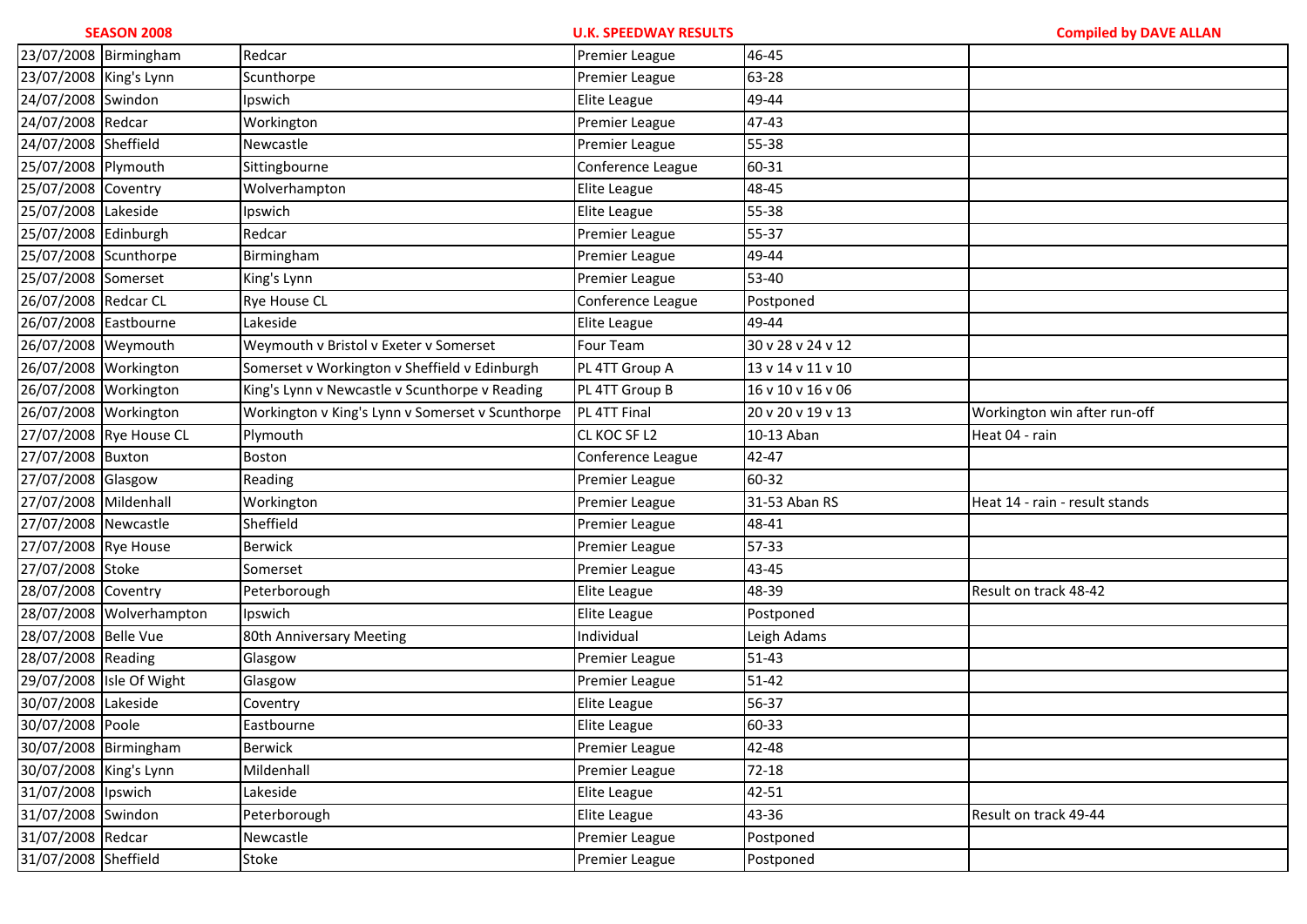| 01/08/2008 Boston      |                          | Plymouth                           | Conference League | 64-30        | At King's Lynn |
|------------------------|--------------------------|------------------------------------|-------------------|--------------|----------------|
|                        | 01/08/2008 Scunthorpe CL | Sittingbourne                      | Conference League | 62-30        |                |
| 01/08/2008 Edinburgh   |                          | Scottish Open Championship         | Individual        | Rory Schlein |                |
| 01/08/2008 Somerset    |                          | Reading                            | Premier League    | 62-31        |                |
| 02/08/2008 Weymouth    |                          | Boston                             | Conference League | 54-39        |                |
| 02/08/2008 Eastbourne  |                          | <b>Steve Heath Memorial Trophy</b> | Individual        | Rob Smith    |                |
| 02/08/2008 Berwick     |                          | Edinburgh                          | Premier League    | 45-45        |                |
| 02/08/2008 Mildenhall  |                          | Birmingham                         | Premier League    | 36-55        |                |
| 02/08/2008 Rye House   |                          | King's Lynn                        | Premier League    | 49-41        |                |
| 02/08/2008 Stoke       |                          | Sheffield                          | Premier League    | 58-34        |                |
| 02/08/2008 Workington  |                          | Somerset                           | Premier League    | 46-44        |                |
| 03/08/2008 Boston      |                          | Weymouth                           | Conference League | Postponed    | At King's Lynn |
|                        | 03/08/2008 Sittingbourne | Plymouth                           | Conference League | 33-59        |                |
| 03/08/2008 Glasgow     |                          | Somerset                           | Premier League    | 51-39        |                |
| 03/08/2008 Newcastle   |                          | Redcar                             | Premier League    | 42-48        |                |
| 04/08/2008 Belle Vue   |                          | Ipswich                            | Elite League      | 48-42        |                |
| 04/08/2008 Lakeside    |                          | Eastbourne                         | Elite League      | 56-37        |                |
|                        | 04/08/2008 Wolverhampton | Swindon                            | Elite League      | 47-46        |                |
| 04/08/2008 Reading     |                          | Newcastle                          | Premier League    | 60-32        |                |
|                        | 05/08/2008 Isle Of Wight | Newcastle                          | Premier League    | 68-22        |                |
| 06/08/2008 Poole       |                          | Lakeside                           | Elite League      | $50 - 42$    |                |
| 06/08/2008 Birmingham  |                          | Stoke                              | Premier League    | 46-47        |                |
| 06/08/2008 King's Lynn |                          | Sheffield                          | Premier League    | 59-35        |                |
| 07/08/2008 Ipswich     |                          | <b>Belle Vue</b>                   | Elite League      | 48-42        |                |
|                        | 07/08/2008 Peterborough  | Coventry                           | Elite League      | 51-38        |                |
| 07/08/2008 Swindon     |                          | Poole                              | Elite League      | 42-51        |                |
| 07/08/2008 Redcar      |                          | Isle Of Wight                      | Premier League    | $52 - 41$    |                |
| 07/08/2008 Sheffield   |                          | <b>Berwick</b>                     | Premier League    | 48-42        |                |
| 08/08/2008 Plymouth    |                          | Redcar CL                          | Conference League | 58-34        |                |
| 08/08/2008 Coventry    |                          | Eastbourne                         | Elite League      | $52 - 41$    |                |
| 08/08/2008 Lakeside    |                          | Swindon                            | Elite League      | 41-49        |                |
| 08/08/2008 Edinburgh   |                          | Mildenhall                         | Premier League    | 69-21        |                |
| 08/08/2008 Scunthorpe  |                          | Isle Of Wight                      | Premier League    | 53-40        |                |
| 08/08/2008 Somerset    |                          | Redcar                             | Premier League    | 48-42        |                |
| 09/08/2008 Weymouth    |                          | <b>Redcar CL</b>                   | Conference League | Postponed    |                |
| 09/08/2008 Eastbourne  |                          | Lakeside                           | EL KOC SF L1      | Postponed    |                |
| 09/08/2008 Rye House   |                          | Somerset                           | PL KOC SF L1      | Postponed    |                |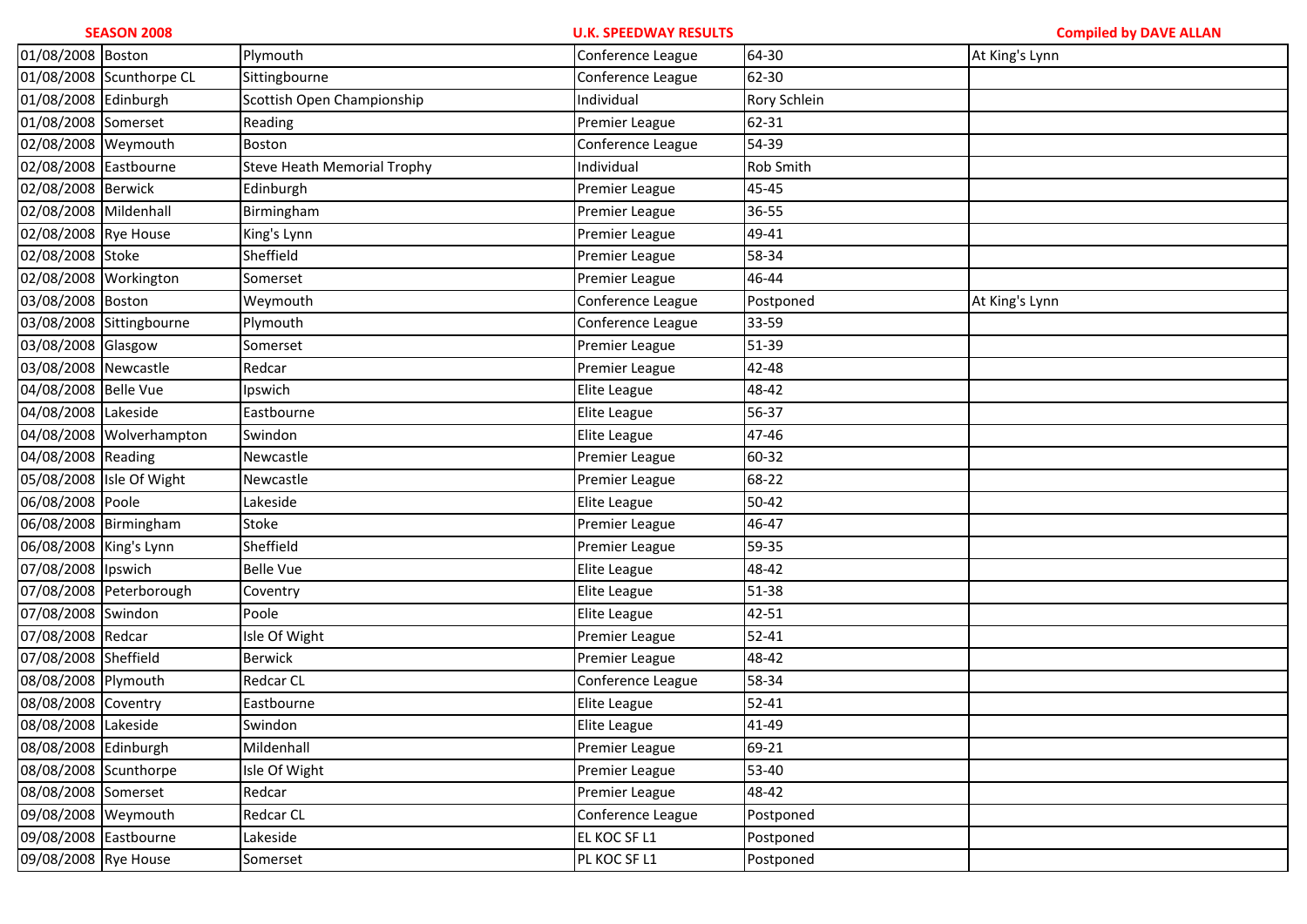| 09/08/2008 Berwick     |                          | Mildenhall                      | Premier League          | $72-18$                 |                                |
|------------------------|--------------------------|---------------------------------|-------------------------|-------------------------|--------------------------------|
| 09/08/2008 Stoke       |                          | Newcastle                       | Premier League          | Postponed               |                                |
| 09/08/2008 Workington  |                          | Glasgow                         | Premier League          | 23-25 Aban              | Heat 08 - rain                 |
|                        | 10/08/2008 Rye House CL  | Plymouth                        | CL KOC SF L2            | 56-37                   |                                |
| 10/08/2008 Buxton      |                          | Scunthorpe CL                   | Conference League       | 53-38                   |                                |
|                        | 10/08/2008 Sittingbourne | <b>Redcar CL</b>                | Conference League       | 36-54                   |                                |
| 10/08/2008 Glasgow     |                          | Sheffield                       | Premier League          | 44-46                   |                                |
| 10/08/2008 Newcastle   |                          | Mildenhall                      | Premier League          | 68-22                   |                                |
| 10/08/2008 Reading     |                          | Somerset                        | Premier League          | 05-01 Aban              | Heat 01 - rain                 |
| 11/08/2008 Oxford      |                          | Wimbledon                       | Challenge               | 43-50                   | At Reading                     |
| 11/08/2008 Coventry    |                          | Poole                           | EL KOC SF L1            | 45-45                   |                                |
|                        | 11/08/2008 Wolverhampton | Lakeside                        | Elite League            | 43-47                   |                                |
| 11/08/2008 Edinburgh   |                          | Workington                      | Premier League          | 59-30                   |                                |
|                        | 12/08/2008 Isle Of Wight | King's Lynn                     | Premier League          | 49-41                   |                                |
| 13/08/2008 Lakeside    |                          | Eastbourne                      | EL KOC SF L1            | 52-41                   |                                |
| 13/08/2008 Poole       |                          | Coventry                        | EL KOC SF L2            | 45-45                   |                                |
| 13/08/2008 King's Lynn |                          | Stoke                           | Premier League          | Postponed               |                                |
| 13/08/2008 Birmingham  |                          | Edinburgh                       | Premier Trophy Final L1 | Postponed               |                                |
| 14/08/2008 Sheffield   |                          | Reading                         | Premier League          | $51 - 42$               |                                |
| 15/08/2008 Redcar      |                          | Newcastle                       | Premier League          | 59-33                   |                                |
| 15/08/2008 Scunthorpe  |                          | Sheffield                       | Premier League          | 43-47                   |                                |
| 15/08/2008 Somerset    |                          | Isle Of Wight                   | Premier League          | $67 - 22$               |                                |
| 15/08/2008 Edinburgh   |                          | Birmingham                      | Premier Trophy Final L1 | 65-24                   |                                |
| 16/08/2008 Weymouth    |                          | <b>Redcar CL</b>                | Conference League       | 56-37                   |                                |
| 16/08/2008 Eastbourne  |                          | Ipswich                         | Elite League            | 41-49                   |                                |
| 16/08/2008 Berwick     |                          | Newcastle                       | Premier League          | 62-31                   |                                |
| 16/08/2008 Rye House   |                          | Reading                         | Premier League          | 54-39                   |                                |
| 16/08/2008 Stoke       |                          | Isle Of Wight                   | Premier League          | Postponed               |                                |
| 16/08/2008 Workington  |                          | Edinburgh                       | Premier League          | 53-39                   |                                |
| 17/08/2008 Swindon     |                          | Elite League Pairs Championship | <b>Best Pairs</b>       | Coventry                | H. Andersen & C. Harris        |
| 17/08/2008 Buxton      |                          | <b>Redcar CL</b>                | Conference League       | 52-40                   |                                |
| 17/08/2008 Glasgow     |                          | Edinburgh                       | Premier League          | Postponed               |                                |
| 17/08/2008 Mildenhall  |                          | <b>Rye House</b>                | Premier League          | 27-65                   |                                |
| 17/08/2008 Newcastle   |                          | Scunthorpe                      | Premier League          | Postponed               |                                |
| 18/08/2008 Poole       |                          | <b>Belle Vue</b>                | Elite League            | 50-31 Aban RS           | Heat 13 - rain - result stands |
|                        | 18/08/2008 Wolverhampton | Coventry                        | Elite League            | 47-43                   |                                |
|                        | 19/08/2008 Isle Of Wight | Jason Bunyan Testimonial        | <b>Best Pairs</b>       | E. Kennett & L. Bridger |                                |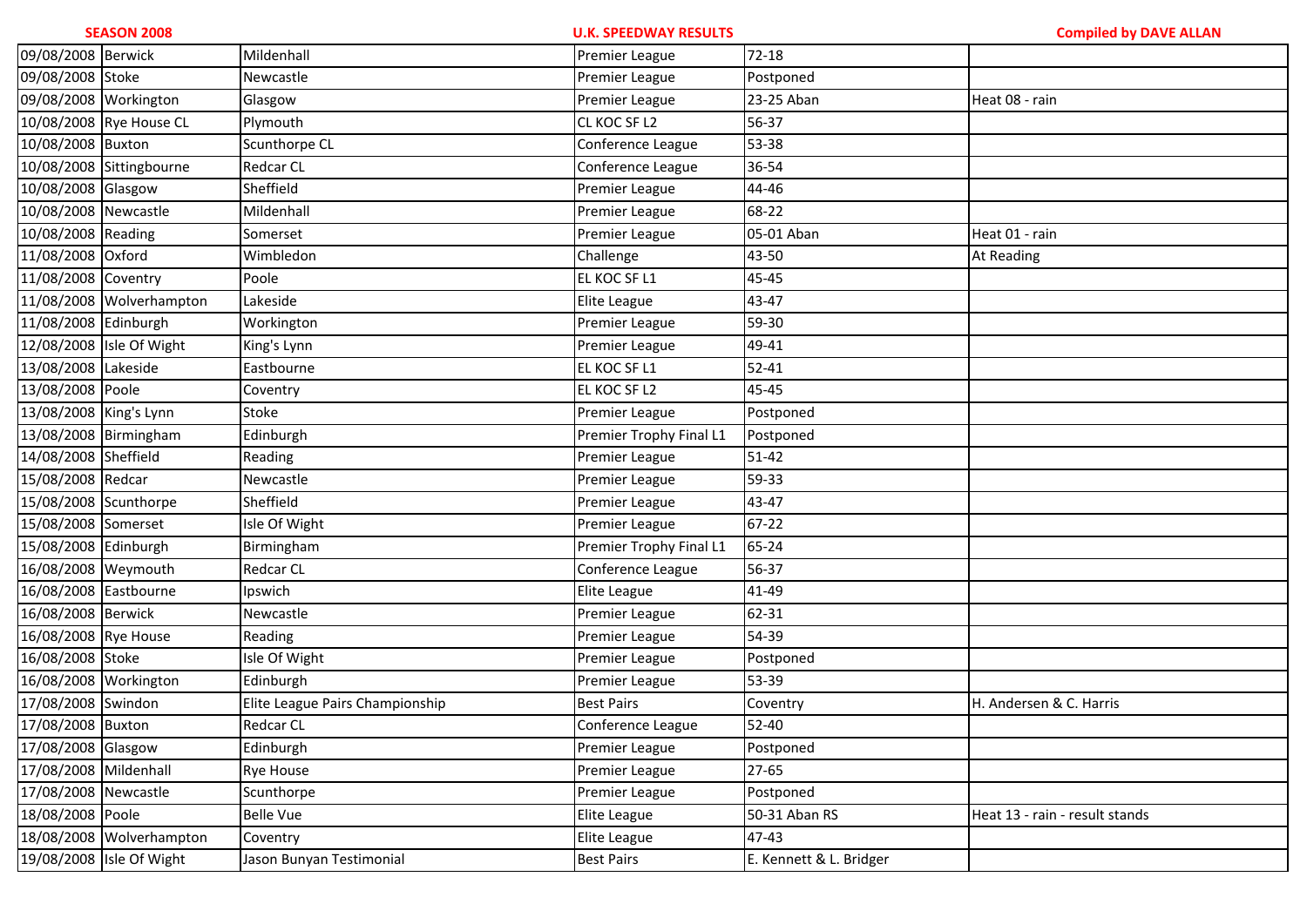| 20/08/2008 Birmingham  |                          | Elite League Riders Championship | Individual          | Postponed     |                                        |
|------------------------|--------------------------|----------------------------------|---------------------|---------------|----------------------------------------|
| 20/08/2008 King's Lynn |                          | Glasgow                          | Premier League      | 61-32         |                                        |
| 21/08/2008 Ipswich     |                          | Wolverhampton                    | Elite League        | 49-41         |                                        |
|                        | 21/08/2008 Peterborough  | Lakeside                         | Elite League        | 36-36 Aban RS | Heat 12 - curfew - result stands       |
| 21/08/2008 Swindon     |                          | Coventry                         | Elite League        | 51-39         |                                        |
| 21/08/2008 Redcar      |                          | Glasgow                          | Premier League      | 55-38         |                                        |
| 21/08/2008 Sheffield   |                          | Birmingham                       | Premier League      | 40-44 Aban RS | Heat 14 - fence damage - result stands |
| 22/08/2008 Boston      |                          | <b>Redcar CL</b>                 | Conference League   | 46-46         | At King's Lynn                         |
| 22/08/2008 Plymouth    |                          | Weymouth                         | Conference League   | $51 - 42$     |                                        |
| 22/08/2008 Coventry    |                          | Peterborough                     | Elite League        | 59-36         |                                        |
| 22/08/2008 Lakeside    |                          | Wolverhampton                    | Elite League        | 53-40         |                                        |
| 22/08/2008 Somerset    |                          | <b>Rye House</b>                 | PL KOC SF L1        | 53-38         |                                        |
| 22/08/2008 Edinburgh   |                          | <b>Berwick</b>                   | Premier League      | 59-33         |                                        |
|                        | 23/08/2008 Rye House CL  | Sittingbourne                    | Conference League   | 54-35         |                                        |
| 23/08/2008 Weymouth    |                          | Scunthorpe CL                    | Conference League   | 52-29 Aban RS | Heat 13 - rain - result stands         |
| 23/08/2008 Eastbourne  |                          | Poole                            | Elite League        | 41-52         |                                        |
| 23/08/2008 Berwick     |                          | Workington                       | Premier League      | 48-41         |                                        |
| 23/08/2008 Stoke       |                          | Rye House                        | Premier League      | 54-35         |                                        |
| 24/08/2008 Buxton      |                          | Plymouth                         | Conference League   | 48-44         |                                        |
|                        | 24/08/2008 Sittingbourne | <b>Rye House CL</b>              | Conference League   | Postponed     |                                        |
| 24/08/2008 Birmingham  |                          | Sheffield                        | Premier League      | 46-44         |                                        |
| 24/08/2008 Glasgow     |                          | Stoke                            | Premier League      | 56-36         |                                        |
| 24/08/2008 Mildenhall  |                          | King's Lynn                      | Premier League      | Postponed     |                                        |
| 24/08/2008 Newcastle   |                          | Redcar                           | Tyne-Tees Trophy L1 | 42-48         |                                        |
|                        | 25/08/2008 Scunthorpe CL | Plymouth                         | Conference League   | 51-39         |                                        |
| 25/08/2008 Coventry    |                          | Ipswich                          | Elite League        | 45-45         |                                        |
| 25/08/2008 Poole       |                          | Peterborough                     | Elite League        | 54-36         |                                        |
|                        | 25/08/2008 Wolverhampton | <b>Belle Vue</b>                 | Elite League        | 48-45         |                                        |
| 25/08/2008 Rye House   |                          | Somerset                         | PL KOC SF L2        | $50 - 43$     |                                        |
| 25/08/2008 Reading     |                          | King's Lynn                      | Premier League      | 45-45         |                                        |
| 25/08/2008 Rye House   |                          | Stoke                            | Premier League      | 55-37         |                                        |
| 25/08/2008 Scunthorpe  |                          | Glasgow                          | Premier League      | 54-39         |                                        |
| 25/08/2008 Workington  |                          | Berwick                          | Premier League      | 42-51         |                                        |
| 27/08/2008 Belle Vue   |                          | Wolverhampton                    | Elite League        | 60-30         |                                        |
| 27/08/2008 Poole       |                          | Swindon                          | Elite League        | 58-35         |                                        |
| 27/08/2008 Birmingham  |                          | Mildenhall                       | Premier League      | 61-32         |                                        |
| 27/08/2008 King's Lynn |                          | Stoke                            | Premier League      | $67 - 25$     |                                        |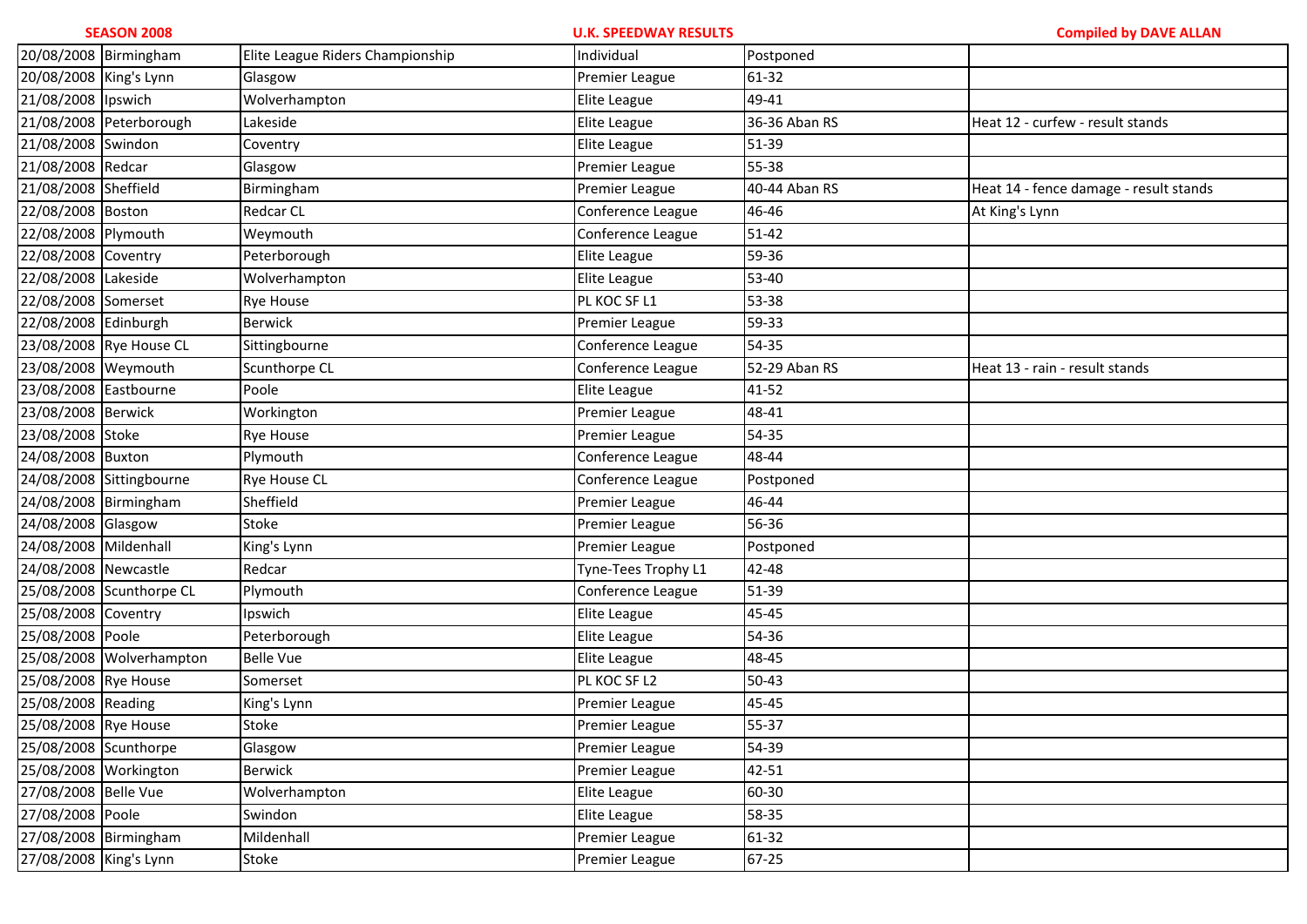| 27/08/2008 Somerset    |                          | Edinburgh                                      | Premier League           | 48-44         |                                         |
|------------------------|--------------------------|------------------------------------------------|--------------------------|---------------|-----------------------------------------|
| 28/08/2008 Sheffield   |                          | <b>Rye House</b>                               | Premier League           | 54-36         |                                         |
| 28/08/2008 Redcar      |                          | Newcastle                                      | Tyne-Tees Trophy L2      | 50-31 Aban RS | Heat 13 - medical cover - result stands |
| 29/08/2008 Plymouth    |                          | Buxton                                         | Conference League        | 63-28         |                                         |
| 29/08/2008 Edinburgh   |                          | Somerset                                       | Premier League           | 66-24         |                                         |
| 29/08/2008 Scunthorpe  |                          | Stoke                                          | Premier League           | 46-44         |                                         |
| 30/08/2008 Weymouth    |                          | Buxton                                         | Conference League        | 64-28         |                                         |
| 30/08/2008 Eastbourne  |                          | Lakeside                                       | EL KOC SF L2             | 54-39         |                                         |
| 30/08/2008 Berwick     |                          | Somerset                                       | Premier League           | 58-35         |                                         |
| 30/08/2008 Rye House   |                          | Birmingham                                     | Premier League           | 53-40         |                                         |
| 30/08/2008 Stoke       |                          | Edinburgh                                      | Premier League           | 36-57         |                                         |
| 30/08/2008 Workington  |                          | Glasgow                                        | Premier League           | 59-36         |                                         |
| 31/08/2008 Boston      |                          | Plymouth                                       | Conference Trophy Fin L2 | 60-31         | At King's Lynn                          |
| 31/08/2008 Glasgow     |                          | <b>Berwick</b>                                 | Premier League           | 03-03 Aban    | Heat 01 - rain                          |
| 31/08/2008 Mildenhall  |                          | Reading                                        | Premier League           | 42-51         |                                         |
| 31/08/2008 Newcastle   |                          | Rye House                                      | Premier League           | Postponed     |                                         |
| 01/09/2008 Belle Vue   |                          | Coventry                                       | Elite League             | 10-14 Aban    | Heat 04 - rain                          |
|                        | 01/09/2008 Peterborough  | Swindon                                        | Elite League             | $52 - 41$     |                                         |
|                        | 01/09/2008 Wolverhampton | Ipswich                                        | Elite League             | Postponed     |                                         |
| 01/09/2008 Reading     |                          | Scunthorpe                                     | Premier League           | 49-44         |                                         |
|                        | 02/09/2008 Isle Of Wight | Stoke                                          | Premier League           | 56-37         |                                         |
| 03/09/2008 Poole       |                          | Coventry                                       | EL KOC SF Rep L1         | 56-36         |                                         |
| 03/09/2008 Birmingham  |                          | Somerset                                       | Premier League           | Postponed     |                                         |
| 03/09/2008 King's Lynn |                          | Isle Of Wight                                  | Premier League           | 68-23         |                                         |
| 04/09/2008 Redcar CL   |                          | Boston                                         | Conference League        | 46-44         |                                         |
| 04/09/2008 Redcar CL   |                          | Rye House CL                                   | Conference League        | 56-37         |                                         |
| 04/09/2008 lpswich     |                          | Coventry                                       | Elite League             | 00-00 Aban    | Heat 01 - before rerun - rain           |
|                        | 04/09/2008 Peterborough  | Eastbourne                                     | Elite League             | 39-54         |                                         |
| 04/09/2008 Swindon     |                          | Wolverhampton                                  | Elite League             | 63-29         |                                         |
| 04/09/2008 Sheffield   |                          | Scunthorpe                                     | Premier League           | Postponed     |                                         |
| 05/09/2008 Coventry    |                          | Swindon                                        | Elite League             | Postponed     |                                         |
| 05/09/2008 Lakeside    |                          | Wolverhampton                                  | Elite League             | Postponed     |                                         |
| 05/09/2008 Edinburgh   |                          | Glasgow                                        | Premier League           | Postponed     |                                         |
| 05/09/2008 Scunthorpe  |                          | Reading                                        | Premier League           | Postponed     |                                         |
| 05/09/2008 Somerset    |                          | Mildenhall                                     | <b>Premier League</b>    | Postponed     |                                         |
| 05/09/2008 Workington  |                          | Stoke                                          | Premier League           | Postponed     |                                         |
| 05/09/2008 Plymouth    |                          | Plymouth v Kent v Devon Select v Welsh Wizards | <b>West Country 4TT</b>  | Postponed     |                                         |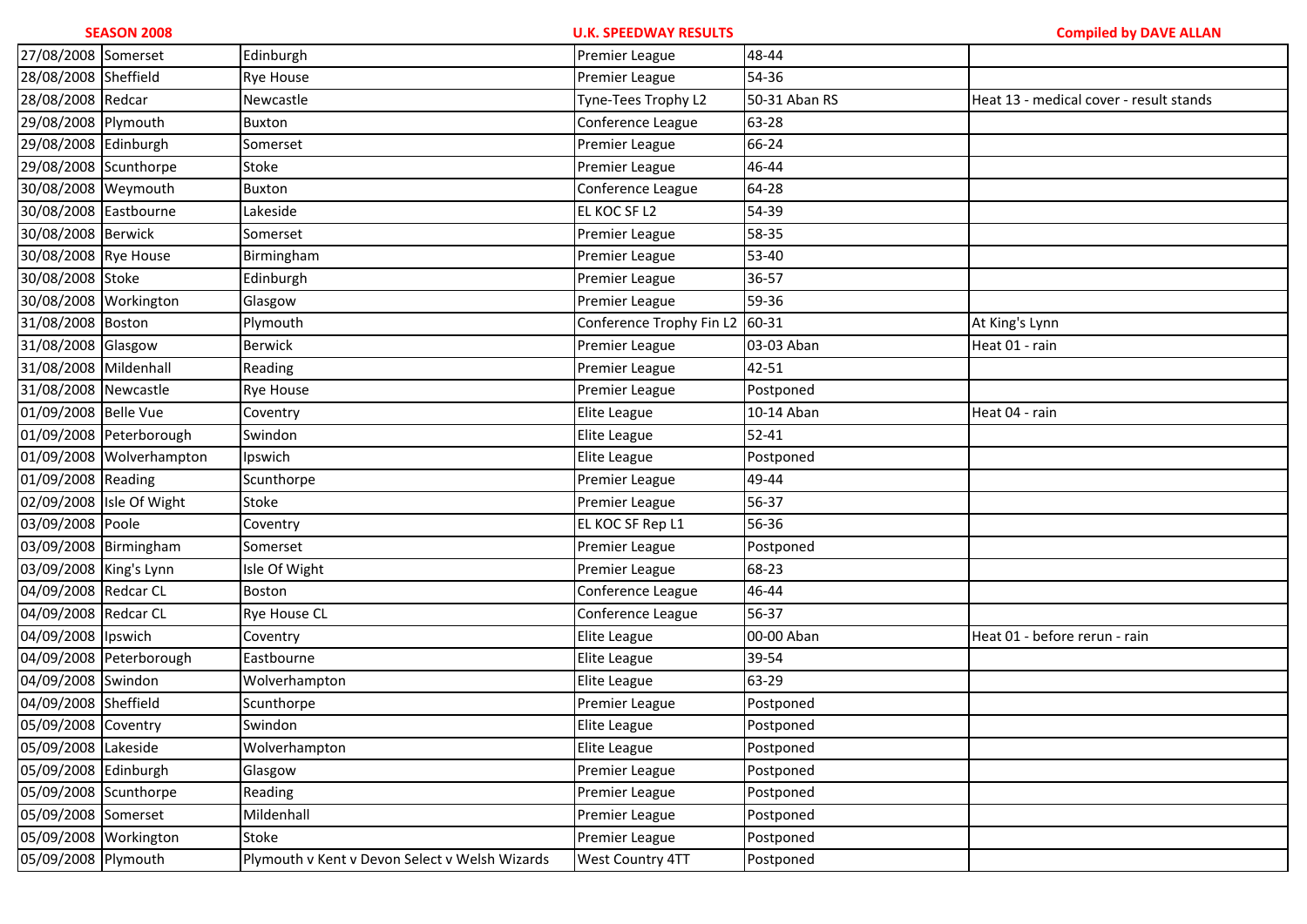| 06/09/2008 Weymouth    |                          | Isle Of Wight                    | Challenge             | 45-48        |                |
|------------------------|--------------------------|----------------------------------|-----------------------|--------------|----------------|
| 06/09/2008 Eastbourne  |                          | Wolverhampton                    | Elite League          | Postponed    |                |
| 06/09/2008 Berwick     |                          | Redcar                           | Premier League        | Postponed    |                |
| 06/09/2008 Rye House   |                          | Newcastle                        | Premier League        | Postponed    |                |
| 06/09/2008 Rye House   |                          | Somerset                         | Premier League        | Postponed    |                |
| 06/09/2008 Stoke       |                          | Reading                          | Premier League        | Postponed    |                |
| 07/09/2008 Boston      |                          | Scunthorpe CL                    | CL KOC SF L1          | Postponed    | At King's Lynn |
| 07/09/2008 Buxton      |                          | Weymouth                         | Conference League     | Postponed    |                |
|                        | 07/09/2008 Sittingbourne | <b>Rye House CL</b>              | Conference League     | Postponed    |                |
| 07/09/2008 Glasgow     |                          | Glasgow v Edinburgh v Workington | David McAllan Benefit | 42 v 31 v 35 |                |
| 07/09/2008 Mildenhall  |                          | Stoke                            | Premier League        | Postponed    |                |
| 07/09/2008 Newcastle   |                          | Scunthorpe                       | Premier League        | Postponed    |                |
| 08/09/2008 Belle Vue   |                          | Wolverhampton                    | Elite League          | 49-41        |                |
|                        | 08/09/2008 Peterborough  | Poole                            | Elite League          | 47-43        |                |
|                        | 08/09/2008 Wolverhampton | England U-23 v Australia U-23    | <b>First Test</b>     | 48-43        |                |
| 08/09/2008 Reading     |                          | Somerset                         | Premier League        | 39-53        |                |
|                        | 09/09/2008 Isle Of Wight | Somerset                         | Premier League        | Postponed    |                |
| 10/09/2008 Lakeside    |                          | <b>Belle Vue</b>                 | Elite League          | 59-34        |                |
| 10/09/2008 Poole       |                          | Ipswich                          | Elite League          | 59-34        |                |
| 10/09/2008 Birmingham  |                          | <b>Rye House</b>                 | Premier League        | 42-48        |                |
| 10/09/2008 King's Lynn |                          | Reading                          | Premier League        | 59-31        |                |
| 11/09/2008 lpswich     |                          | Lakeside                         | Elite League          | 44-48        |                |
| 11/09/2008 Redcar      |                          | Edinburgh                        | Premier League        | 49-41        |                |
| 11/09/2008 Sheffield   |                          | Somerset                         | Premier League        | 50-40        |                |
| 11/09/2008 Swindon     |                          | England U-23 v Australia U-23    | <b>Second Test</b>    | 44-47        |                |
| 12/09/2008 Plymouth    |                          | <b>Bristol</b>                   | Conference Challenge  | 63-26        |                |
| 12/09/2008 Boston      |                          | Weymouth                         | Conference League     | Postponed    | At King's Lynn |
| 12/09/2008 Edinburgh   |                          | Newcastle                        | Premier League        | 64-29        |                |
| 12/09/2008 Scunthorpe  |                          | <b>Rye House</b>                 | Premier League        | Postponed    |                |
| 12/09/2008 Somerset    |                          | England U-23 v Australia U-23    | Third Test            | 22-26 Aban   | Heat 08 - rain |
| 13/09/2008 Redcar CL   |                          | Sittingbourne                    | Conference League     | 60-32        |                |
| 13/09/2008 Redcar CL   |                          | Weymouth                         | Conference League     | 53-37        |                |
| 13/09/2008 Berwick     |                          | Stoke                            | Premier League        | $52 - 41$    |                |
| 13/09/2008 Rye House   |                          | Mildenhall                       | Premier League        | 66-23        |                |
| 13/09/2008 Rye House   |                          | Somerset                         | Premier League        | 65-25        |                |
| 13/09/2008 Workington  |                          | Newcastle                        | Premier League        | 61-31        |                |
| 14/09/2008 Buxton      |                          | Weymouth                         | Conference League     | 46-44        |                |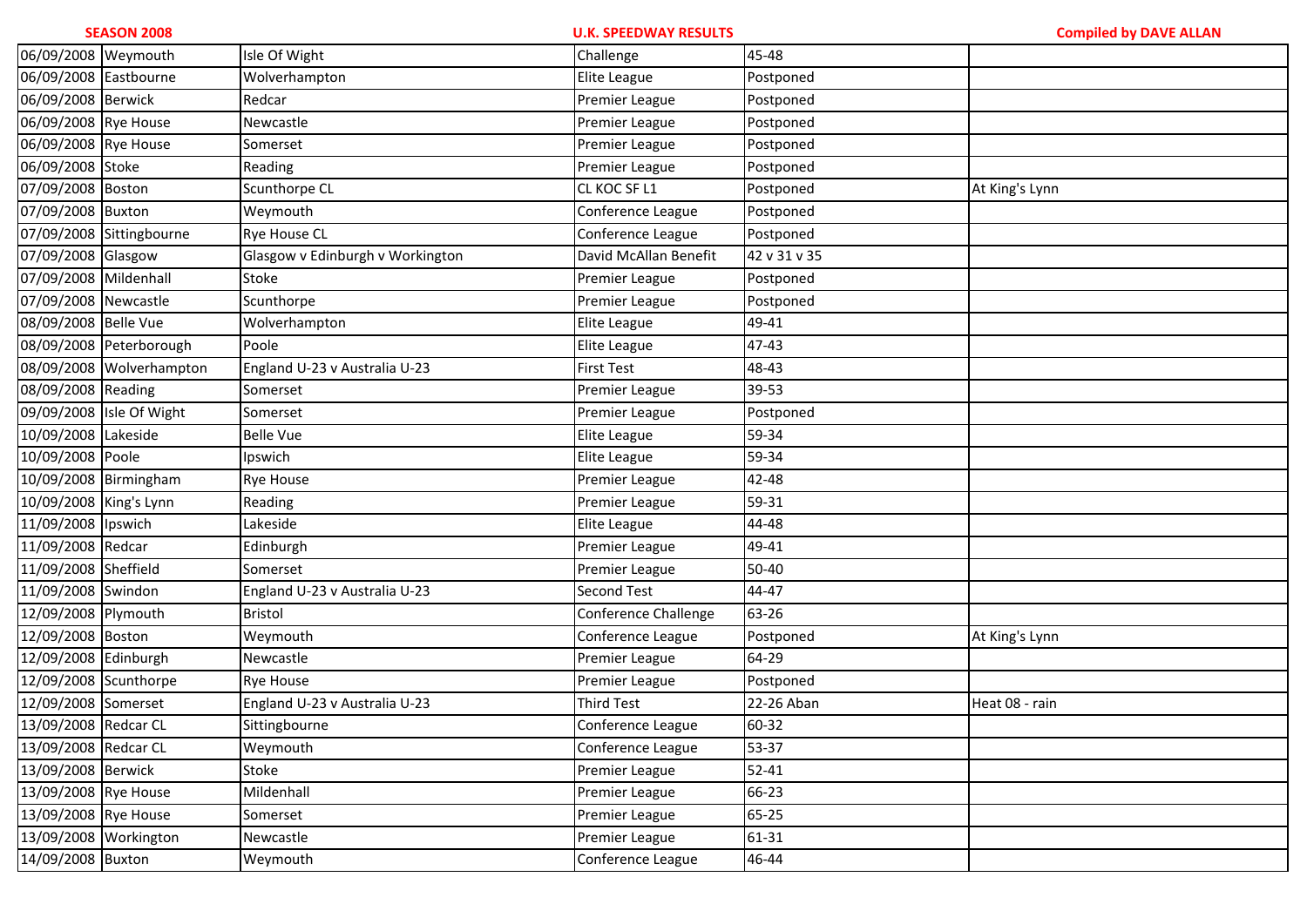| 14/09/2008 Glasgow     |                          | <b>Berwick</b>                                 | Premier League    | $50 - 43$         |                                  |
|------------------------|--------------------------|------------------------------------------------|-------------------|-------------------|----------------------------------|
| 14/09/2008 Mildenhall  |                          | King's Lynn                                    | Premier League    | 23-67             |                                  |
| 14/09/2008 Newcastle   |                          | Edinburgh                                      | Premier League    | 40-49             |                                  |
| 14/09/2008 Newcastle   |                          | Rye House                                      | Premier League    | 33-41 Aban RS     | Heat 12 - curfew - result stands |
| 14/09/2008 Stoke       |                          | Redcar                                         | Premier League    | 41-48             |                                  |
| 15/09/2008 Boston      |                          | Weymouth                                       | Conference League | 64-28             | At King's Lynn                   |
|                        | 15/09/2008 Peterborough  | Coventry                                       | Elite League      | $51 - 42$         |                                  |
|                        | 15/09/2008 Wolverhampton | Ipswich                                        | Elite League      | 40-52             |                                  |
|                        | 16/09/2008 Isle Of Wight | <b>Rye House</b>                               | Premier League    | 51-42             |                                  |
| 17/09/2008 King's Lynn |                          | Junior Stars v Junior Rockets                  | Challenge         | 43-53             |                                  |
| 17/09/2008 Lakeside    |                          | Wolverhampton                                  | Elite League      | 58-32             |                                  |
| 17/09/2008 Birmingham  |                          | Isle Of Wight                                  | Premier League    | 52-38             |                                  |
| 18/09/2008 Coventry    |                          | Poole                                          | EL KOC SF Rep L2  | 38-54             |                                  |
| 18/09/2008 Coventry    |                          | Wolverhampton                                  | Elite League      | 53-40             |                                  |
|                        | 18/09/2008 Peterborough  | Lakeside                                       | Elite League      | 56-37             |                                  |
| 18/09/2008 Redcar      |                          | Stoke                                          | Premier League    | 51-40             |                                  |
| 18/09/2008 Sheffield   |                          | Scunthorpe                                     | Premier League    | 52-38             |                                  |
| 19/09/2008 Lakeside    |                          | Peterborough                                   | Elite League      | 49-41             |                                  |
| 19/09/2008 Edinburgh   |                          | Glasgow                                        | Premier League    | 54-39             |                                  |
| 19/09/2008 Scunthorpe  |                          | Rye House                                      | Premier League    | 40-53             |                                  |
| 19/09/2008 Somerset    |                          | Mildenhall                                     | Premier League    | $72 - 18$         |                                  |
| 19/09/2008 Workington  |                          | Stoke                                          | Premier League    | 59-34             |                                  |
| 19/09/2008 Plymouth    |                          | Plymouth v Kent v Devon Select v Welsh Wizards | West Country 4TT  | 29 v 23 v 24 v 20 |                                  |
| 20/09/2008 Weymouth    |                          | Oxford                                         | Challenge         | 61-32             |                                  |
| 20/09/2008 Eastbourne  |                          | Coventry                                       | Elite League      | 46-47             |                                  |
| 20/09/2008 Rye House   |                          | Chris Neath Testimonial                        | Individual        | Fredrik Lindgren  |                                  |
| 20/09/2008 Berwick     |                          | Redcar                                         | Premier League    | 46-44             |                                  |
| 20/09/2008 Stoke       |                          | Newcastle                                      | Premier League    | 54-38             |                                  |
|                        | 21/09/2008 Rye House CL  | Boston                                         | Conference League | $52 - 40$         |                                  |
| 21/09/2008 Sheffield   |                          | Premier League Riders Championship             | Individual        | Tai Woffinden     |                                  |
| 22/09/2008 Coventry    |                          | Swindon                                        | Elite League      | $52 - 43$         |                                  |
|                        | 22/09/2008 Peterborough  | Ipswich                                        | Elite League      | 52-40             |                                  |
|                        | 22/09/2008 Wolverhampton | Birmingham                                     | Midland Shield L1 | 48-44             |                                  |
| 22/09/2008 Newcastle   |                          | Isle Of Wight                                  | Premier League    | 48-42             |                                  |
|                        | 23/09/2008 Isle Of Wight | Somerset                                       | Premier League    | 41-49             |                                  |
| 24/09/2008 King's Lynn |                          | Pride Of The East                              | Individual        | Davey Watt        |                                  |
|                        | 24/09/2008 Birmingham    | Somerset                                       | Premier League    | 48-44             |                                  |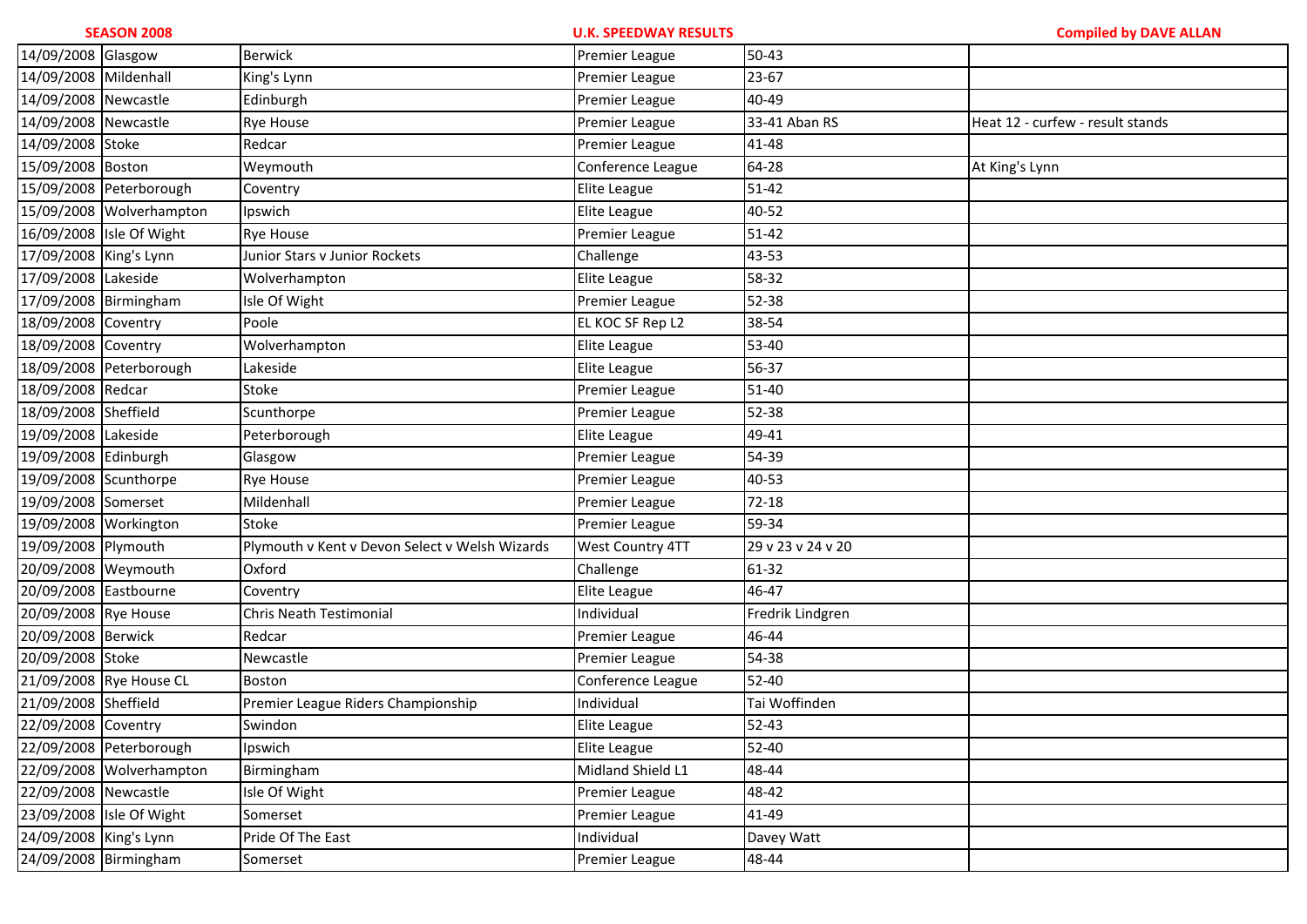| 25/09/2008 lpswich     |                          | Coventry                              | Elite League            | 45-45         |                |
|------------------------|--------------------------|---------------------------------------|-------------------------|---------------|----------------|
| 25/09/2008 lpswich     |                          | Poole                                 | Elite League            | 52-38         |                |
|                        | 25/09/2008 Peterborough  | Wolverhampton                         | Elite League            | 56-37         |                |
| 25/09/2008 Sheffield   |                          | Stoke                                 | Premier League          | 52-38         |                |
| 26/09/2008 Edinburgh   |                          | Workington                            | PL KOC SF L1            | 49-41         |                |
| 26/09/2008 Rye House   |                          | Newcastle                             | Premier League          | 59-34         |                |
| 26/09/2008 Scunthorpe  |                          | Reading                               | Premier League          | 53-40         |                |
| 26/09/2008 Somerset    |                          | England U-23 v Australia U-23         | Third Test              | 40-52         |                |
| 27/09/2008 Weymouth    |                          | Exeter                                | Challenge               | 60-34         |                |
| 27/09/2008 Berwick     |                          | Bordernapolis                         | Individual              | Rory Schlein  |                |
| 27/09/2008 Rye House   |                          | Conference League Riders Championship | Individual              | Benji Compton |                |
| 27/09/2008 Workington  |                          | Edinburgh                             | PL KOC SF L2            | 53-39         |                |
| 27/09/2008 Stoke       |                          | Isle Of Wight                         | Premier League          | 53-40         |                |
| 28/09/2008 Boston      |                          | Scunthorpe CL                         | CL KOC SF L1            | 56-35         | At King's Lynn |
|                        | 28/09/2008 Sittingbourne | <b>Rye House CL</b>                   | Conference League       | 46-44         |                |
| 28/09/2008 Glasgow     |                          | Ashfield Classic                      | Individual              | James Grieves |                |
| 28/09/2008 Mildenhall  |                          | Stoke                                 | Premier League          | 34-56         |                |
| 28/09/2008 Birmingham  |                          | Edinburgh                             | Premier Trophy Final L2 | 41-52         |                |
| 29/09/2008 Lakeside    |                          | Swindon                               | EL Play-Off Sf          | 56-33         |                |
| 29/09/2008 Poole       |                          | Ipswich                               | EL Play-Off Sf          | 59-33         |                |
| 29/09/2008 Belle Vue   |                          | Coventry                              | Elite League            | Postponed     |                |
| 01/10/2008 King's Lynn |                          | <b>Rye House</b>                      | PL Play-Off SF L1       | Postponed     |                |
| 01/10/2008 Birmingham  |                          | <b>Berwick</b>                        | Young Shield QF L1      | 50-42         |                |
| 02/10/2008 Sheffield   |                          | Top Gun Championship                  | Individual              | Darcy Ward    |                |
| 02/10/2008 lpswich     |                          | Ipswich Select v Kim Jansson Select   | Kim Jansson Benefit     | 51-44         |                |
| 02/10/2008 Redcar      |                          | Reading                               | Young Shield QF L1      | 52-40         |                |
| 03/10/2008 Plymouth    |                          | Isle Of Wight                         | Challenge               | 47-43         |                |
| 03/10/2008 Weymouth    |                          | Swindon Sprockets                     | Challenge               | Postponed     |                |
| 03/10/2008 Somerset    |                          | Junior Championship                   | Individual              | Darcy Ward    |                |
| 03/10/2008 Edinburgh   |                          | Somerset                              | PL Play-Off SF L1       | 57-36         |                |
| 03/10/2008 Scunthorpe  |                          | Workington                            | Young Shield QF L1      | 51-39         |                |
|                        | 04/10/2008 Rye House CL  | Weymouth                              | Conference League       | Postponed     |                |
| 04/10/2008 Eastbourne  |                          | Arlington Trophy                      | Individual              | Postponed     |                |
| 04/10/2008 Stoke       |                          | Reading                               | Premier League          | Postponed     |                |
| 04/10/2008 Berwick     |                          | Birmingham                            | Young Shield QF L2      | 50-40         |                |
| 04/10/2008 Workington  |                          | Scunthorpe                            | Young Shield QF L2      | Postponed     |                |
| 05/10/2008 Boston      |                          | <b>Redcar CL</b>                      | CL Play-Off SF L1       | Postponed     | At King's Lynn |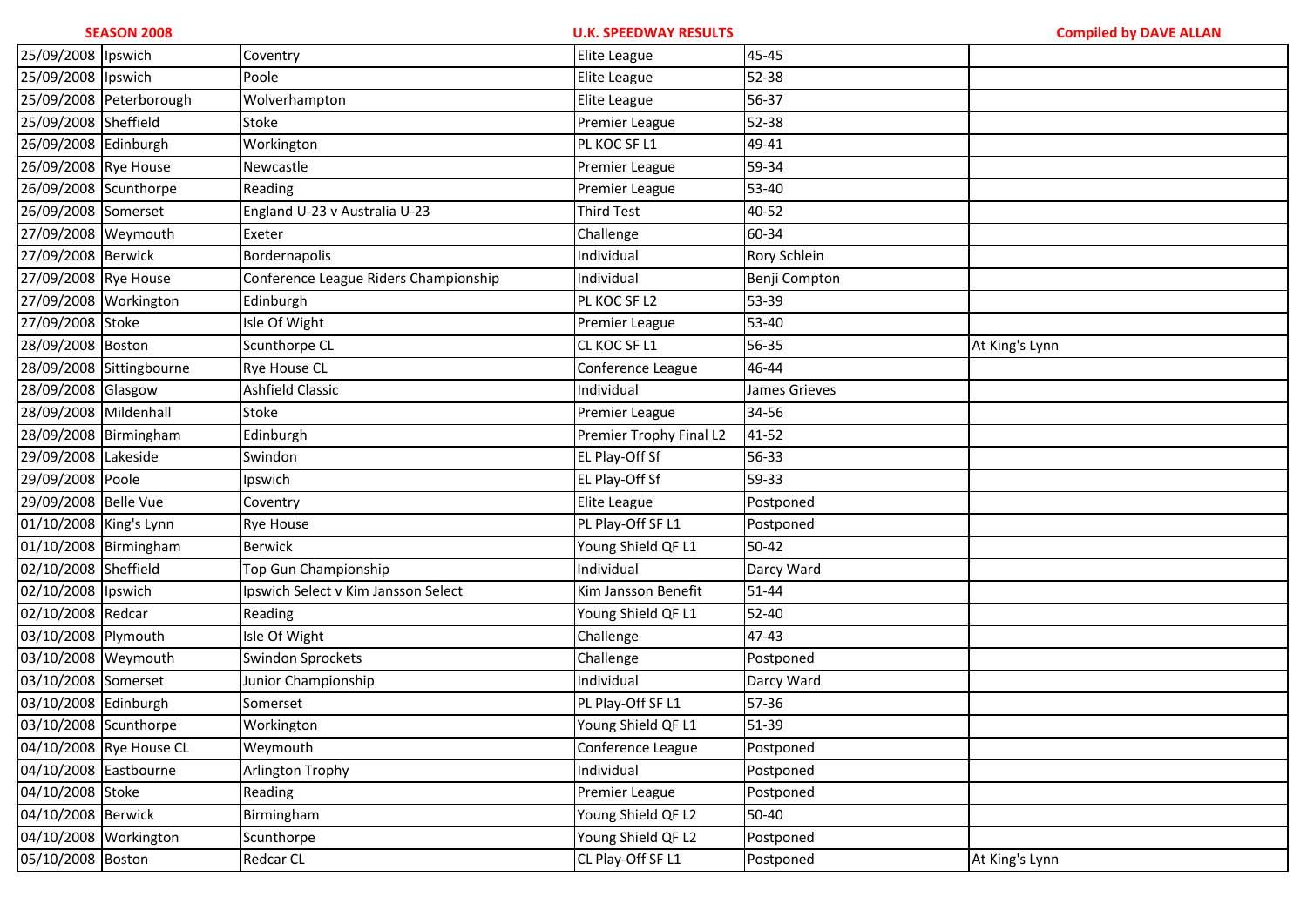| <b>SEASON 2008</b>     |                          | <b>U.K. SPEEDWAY RESULTS</b>               |                        | <b>Compiled by DAVE ALLAN</b> |                                  |
|------------------------|--------------------------|--------------------------------------------|------------------------|-------------------------------|----------------------------------|
| 05/10/2008 Scunthorpe  |                          | David Nix Memorial Trophy                  | Individual             | Paul Cooper                   |                                  |
| 05/10/2008 Glasgow     |                          | Edinburgh                                  | Scottish Cup L1        | 44-45                         |                                  |
| 05/10/2008 Reading     |                          | Redcar                                     | Young Shield QF L2     | Postponed                     |                                  |
| 05/10/2008 Workington  |                          | Scunthorpe                                 | Young Shield QF L2     | 58-35                         |                                  |
| 06/10/2008 Lakeside    |                          | Poole                                      | EL Play-Off Final L1   | 42-48                         |                                  |
| 06/10/2008 Belle Vue   |                          | Coventry                                   | Elite League           | 50-40                         |                                  |
| 06/10/2008 Reading     |                          | Redcar                                     | Young Shield QF L2     | 33-60                         |                                  |
|                        | 07/10/2008 Isle Of Wight | Sheffield                                  | Young Shield QF L1     | 57-36                         |                                  |
| 08/10/2008 Birmingham  |                          | Elite League Riders Championship           | Individual             | Jason Crump                   |                                  |
| 08/10/2008 King's Lynn |                          | <b>Rye House</b>                           | PL Play-Off SF L1      | 56-37                         |                                  |
| 08/10/2008 Somerset    |                          | Edinburgh                                  | PL Play-Off SF L2      | 53-39                         |                                  |
| 09/10/2008 Sheffield   |                          | Isle Of Wight                              | Young Shield QF L2     | $52 - 41$                     |                                  |
| 10/10/2008             | Scunthorpe CL            | Boston                                     | CL KOC SF L2           | 45-48                         |                                  |
| 10/10/2008 Plymouth    |                          | Weymouth                                   | CL Play-Off SF L1      | 46-44                         |                                  |
| 10/10/2008 Edinburgh   |                          | Glasgow                                    | Scottish Cup L2        | Postponed                     |                                  |
| 11/10/2008 Weymouth    |                          | Plymouth                                   | CL Play-Off SF L2      | 56-38                         |                                  |
| 11/10/2008 Stoke       |                          | Stoke Select v Neil's All-Stars            | Neil Collins Farewell  | 49-34 Aban RS                 | Heat 14 - rain - result stands   |
| 11/10/2008             | Workington               | Somerset                                   | PL KOC Final L1        | 43-46                         |                                  |
| 11/10/2008 Rye House   |                          | King's Lynn                                | PL Play-Off SF L2      | $52 - 41$                     |                                  |
|                        | 12/10/2008 Rye House CL  | Weymouth                                   | Conference League      | 59-34                         |                                  |
| 12/10/2008 Swindon     |                          | Swindon v Oxford v Leicester v Bristol     | Four Team              | 22 v 22 v 27 v 37             |                                  |
| 12/10/2008 Glasgow     |                          | Edinburgh                                  | Premier League         | 45-47                         |                                  |
| 12/10/2008 Newcastle   |                          | Scunthorpe                                 | Premier League         | 46-47                         |                                  |
| 13/10/2008 Poole       |                          | Lakeside                                   | EL Play-Off Final L2   | 60-33                         |                                  |
| 14/10/2008 Boston      |                          | <b>Redcar CL</b>                           | CL Play-Off SF L2      | 44-46                         | At King's Lynn                   |
|                        | 14/10/2008 Wolverhampton | Peterborough                               | EL Relegation PO L1    | 48-47                         |                                  |
|                        | 14/10/2008 Isle Of Wight | <b>Berwick</b>                             | Young Shield SF L1     | 53-42                         |                                  |
|                        | 15/10/2008 Birmingham    | Wolverhampton                              | Midland Shield L2      | 42-48                         |                                  |
| 15/10/2008 King's Lynn |                          | Edinburgh                                  | PL Play-Off Final L1   | Postponed                     |                                  |
| 16/10/2008 Ipswich     |                          | Young Lions v Young Eagles                 | Challenge              | 51-44                         |                                  |
| 16/10/2008 Sheffield   |                          | <b>Owlerton Outlaws</b>                    | Challenge              | 34-44 Aban RS                 | Heat 13 - curfew - result stands |
| 16/10/2008 Lakeside    |                          | Coventry                                   | Craven Shield Final L1 | 43-47                         |                                  |
|                        | 16/10/2008 Peterborough  | Wolverhampton                              | EL Relegation PO L2    | 67-23                         |                                  |
| 16/10/2008 Redcar      |                          | Workington                                 | Young Shield SF L1     | $50 - 43$                     |                                  |
| 17/10/2008 Somerset    |                          | Workington                                 | PL KOC Final L2        | $52 - 41$                     |                                  |
| 17/10/2008 Edinburgh   |                          | King's Lynn                                | PL Play-Off Final L1   | 55-38                         |                                  |
| 18/10/2008 Stoke       |                          | Sittingbourne v Boston v Plymouth v Redcar | CL 4TT SF 1            | 12 v 07 v 09 v 19             |                                  |